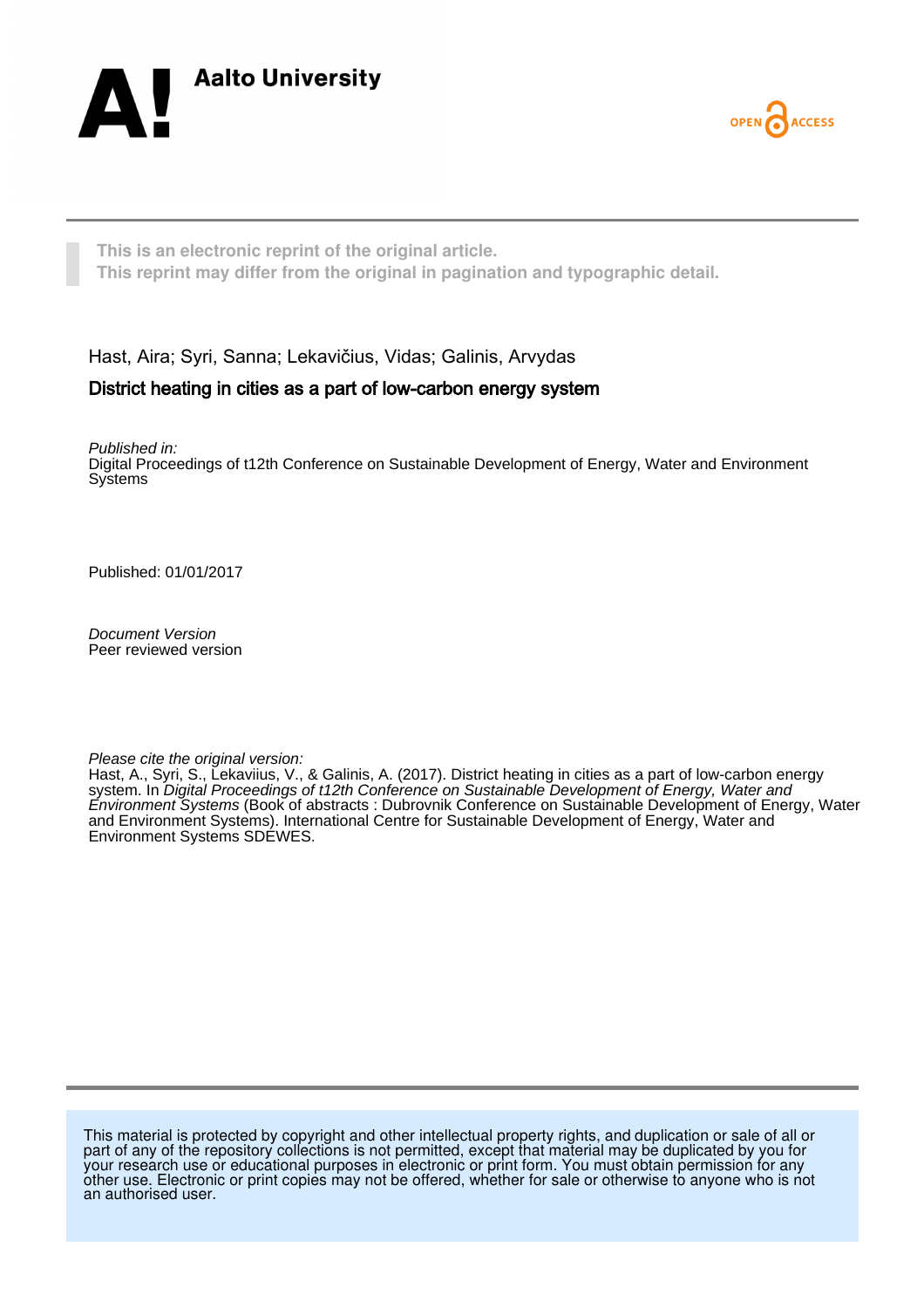# **District heating in cities as a part of low-carbon energy system**

Aira Hast\***<sup>1</sup>** Department of Mechanical Engineering Aalto University, Espoo, Finland e-mail<sup>1</sup>: aira.hast@aalto.fi

Syri, Sanna<sup>a2</sup>, Lekavičius, Vidas<sup>b3</sup>, Galinis, Arvydas<sup>b4</sup> <sup>a</sup> Department of Mechanical Engineering, Aalto University, Finland <sup>b</sup> Laboratory of Energy Systems Research, Lithuanian Energy Institute, Lithuania e-mail<sup>2</sup>: [sanna.syri@aalto.fi](mailto:sanna.syri@aalto.fi) e-mail<sup>3</sup>: [Vidas.Lekavicius@lei.lt](mailto:Vidas.Lekavicius@lei.lt) e-mail<sup>4</sup>: Arvydas.Galinis@lei.lt

#### **ABSTRACT**

In this paper, district heating (DH) scenarios that are sustainable in terms of  $CO<sub>2</sub>$  emissions and costs are formed and analysed. Three different cases i.e. the Helsinki region, Warsaw and Kaunas, are modelled, and the plans and goal of the cities and the companies supplying DH in the studied regions are reviewed. The aim of this study is to analyse how carbon neutrality could be reached in the studied DH systems by 2050. It was found that increased use of biomass and waste as well as utilization of geothermal and waste heat could be expected in the studied regions in the future. In addition, increasing energy efficiency and lowering heat losses in the DH network is important especially in Warsaw. Carbon capture and storage technologies could also play an important role in reducing emissions in the future but this would increase the heat production costs significantly.

#### **KEYWORDS**

District heat, energy poverty,  $CO<sub>2</sub>$  emissions, district heating scenarios, cities, carbon neutrality

#### **INTRODUCTION**

This paper presents initial modelling results of the EU Horizon 2020 project REEEM about the role of district heating (DH) systems in selected European cities to support the energy transition. Reducing  $CO<sub>2</sub>$  emissions in the energy sector is essential for climate change mitigation and renewable energy sources (RES) are likely to play an increasingly important role in the future European energy systems. The aim of this paper is to compare different district heating scenarios and to identify scenarios that are sustainable both in terms of  $CO<sub>2</sub>$ emissions and energy poverty. Case studies on district heating are performed in three European cities i.e. Helsinki region, Warsaw and Kaunas. District heating plays a significant role in all of the studied cities but there are notable differences between them in market structure, ownership, fuels and technologies used, as well as in the specific heat demands and

 $\overline{a}$ 

<sup>\*</sup> Corresponding author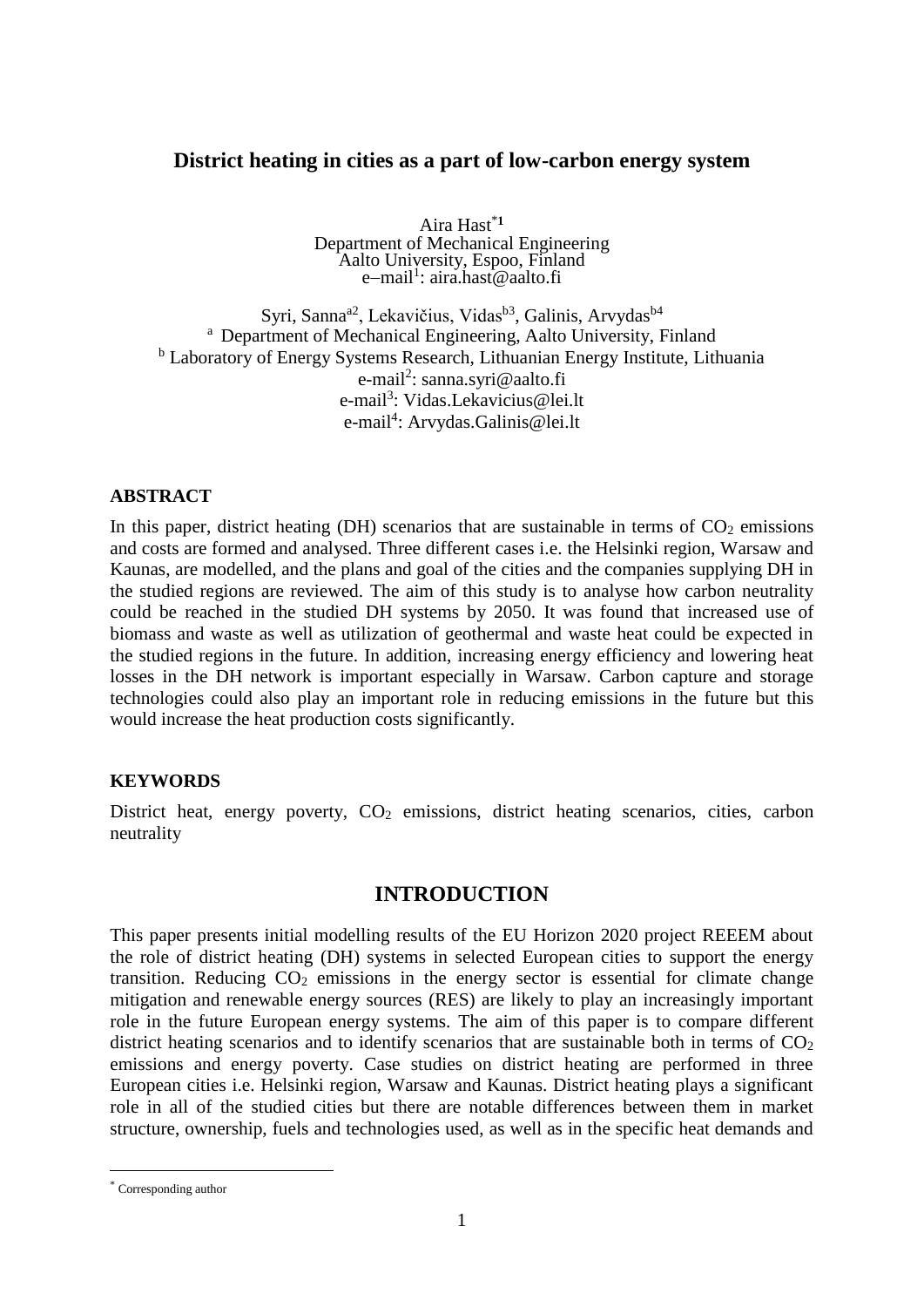housing stocks. In addition, different national and city-level policies affect the behavior of both energy producers and consumers. The main goal of this study is to analyse how carbon neutrality could be reached in the studied DH systems by 2050.

In this paper, the plans and goals of the studied cities and DH companies are reviewed, and possible future DH scenarios are formed based on this analysis. The studied scenarios include a heat storage and a higher share of biomass and waste in heat production. Heat production by geothermal and solar thermal technologies, and increased utilization of waste heat are also covered by the analysis. It is also assumed that carbon capture and storage (CCS) technologies are used in 2050 in order to reduce emissions from the combustion of fossil fuels. The optimal operation of each DH system i.e. running of the plants, use of storage and ensuring necessary reserves and balancing capacities are determined by minimizing the heat production costs. The studied DH scenarios are compared based on their  $CO<sub>2</sub>$  emissions and costs in particular.

# **Objectives of the cities and projects planned in the studied DH systems**

The studied cities and DH companies have plans and targets concerning the sustainability of the heat production. These plans and objectives are reviewed in this section and the studied scenarios are formed based on these plans and expert opinions.

# **Helsinki region**

The Finnish national emissions should be cut by 16% from the 2005 levels by 2020 and the share of renewable energy in the final energy consumption increased to 38% by 2020 [1] [2]. In Finland government aims to abandon coal use in energy production and to halve the use of fossil oil by 2030 [3]. In the longer term, Finland's objective is to become a carbon-neutral society and greenhouse gas (GHG) emissions should be reduced by 80-95% by 2050 [4]. In order to reach these targets, emissions from energy production need to be cut. In this paper, the emissions from DH and accompanied electricity production are studied in the capital area of Finland.

The studied region consists of three cities i.e. Helsinki, Espoo and Vantaa, and altogether there are around 1.1 million people living in the area. Each city has own plans and strategies concerning climate and energy production. In each city, DH is supplied by different company and there is thus three DH networks and companies in the studied region. In Helsinki, DH is supplied by Helen and in 2015 the total DH consumption was 6.4 TWh. Fortum Oyj provides DH in the city of Espoo and DH consumption in 2015 was 2.1 TWh in Espoo. In Vantaa, DH consumption was around 1.7 TWh in 2015 and DH is supplied by Vantaan Energia Oy [5].

The climate strategy for the Helsinki Metropolitan area to 2030 set carbon neutrality as a target by 2050. There is also an intermediate goal to reduce emissions by 20% by 2020 [6]*.* The city of Helsinki has announced in a strategy programme that the carbon dioxide emissions in Helsinki are reduced by 30% (compared to 1990 levels) by 2020 [7]. Helen, owned by the city of Helsinki, has an intermediate target to reduce carbon dioxide emissions by 20% and to increase the share of renewable energy to 20% by 2020. The company has also set a target to reach carbon neutrality by 2050. In order to reach these target, Helen plans e.g., to invest in the production of renewable energy, utilize new technology to reduce emissions and to improve energy efficiency [8]. The city of Espoo plans to reach carbon neutrality by 2050 and to reduce resident-specific emissions by 60% by 2030 compared to 1990 [9]. The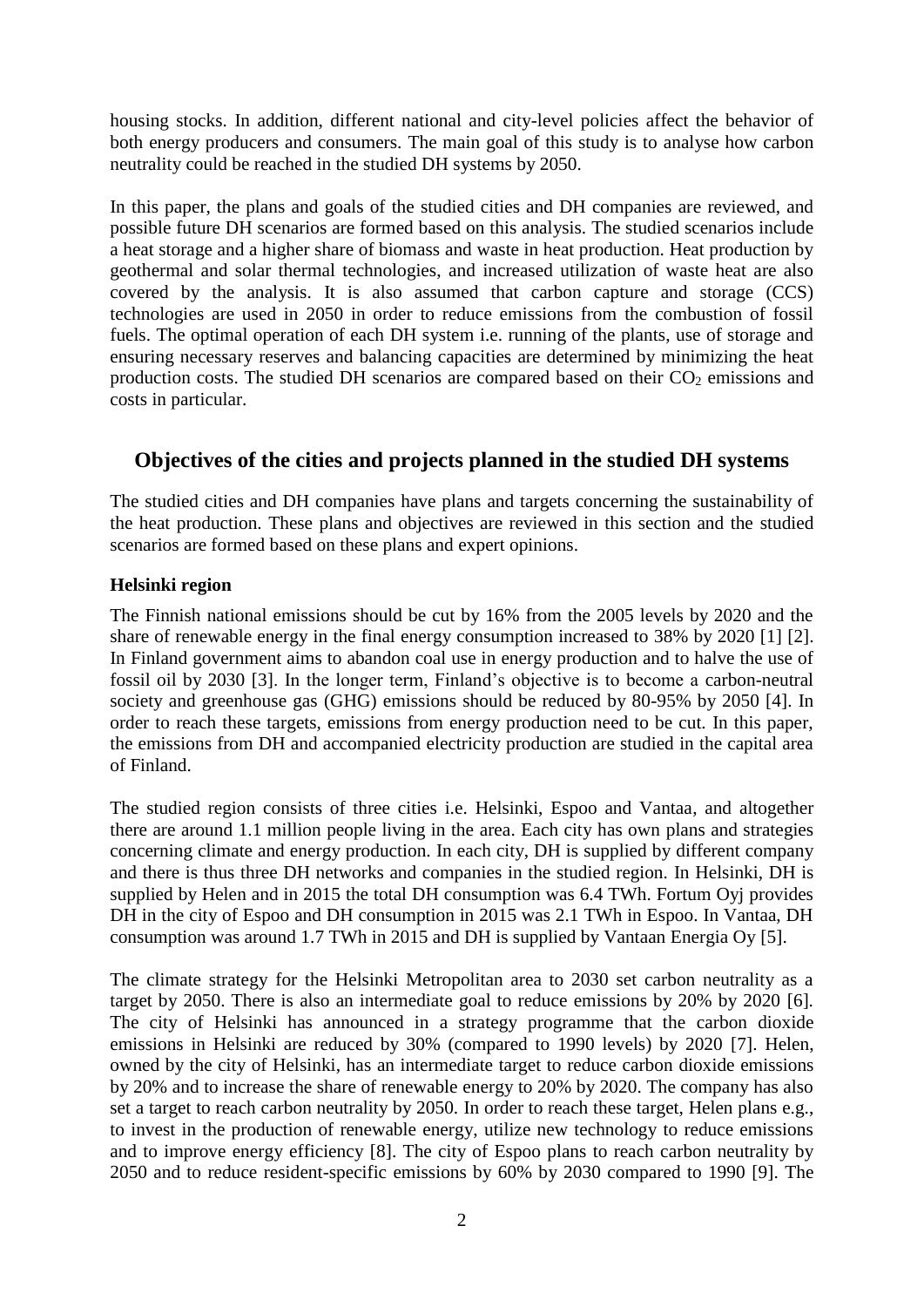city of Vantaa aims at reducing its emissions by 20% by 2020 compared to 1990 levels [10]. Various projects are planned by the DH companies in the three cities and main projects are listed below.

Plans of Fortum Oyj in Espoo [11] [12]:

- Utilization of excess heat from a hospital. This would cover heat demand for around 50 single-family houses (i.e. approximately 1000 MWh).
- Use of geothermal heat in Otaniemi. Heat output around 40 MW.

Plans of Vantaan Energia Oy in Vantaa [13]:

 Modernization of Martinlaakso 1 CHP plant (earlier fired by oil and gas) so that it would use bio fuels in 2019.

Plans of Helen Ltd in Helsinki [14] [15] [16]:

- Helen has decided to close Hanasaari coal CHP plant by 2024.
- New pellet-fired heating plant will be built. Heat output of the plant is 92 MW.
- Pellet systems will be used in Hanasaari and Salmisaari CHP plants. Approximately 5- 7% of coal can be replaced by wood pellets.

# **Warsaw**

As an EU Member State, Poland has targets concerning GHG emissions and the share of RES. By 2020, the increase of national GHG emissions should be limited to 15% compared to 2005 levels and the share of RES increased to 15% in the final energy consumption [2] [1]. In addition, directives such as the Directive on Industrial Emissions [17] further affect plants by setting requirements concerning e.g.,  $SO<sub>2</sub>$  and  $NOx$  emissions and there is thus a need for modernization of some plants. Poland also participate in the EU ETS which affects energy production costs through CO<sup>2</sup> prices.

At national level, the main legislative framework is specified in the Energy Law Act and in it e.g., the support system mechanisms and rules for electricity and gas systems are established. In order to promote the utilization of RES, a system of green certificates has been introduced in 2005 and electricity suppliers are obliged to have a certain share of RES in their total volumes of electricity sales. In addition, electricity generated from RES is exempt from the excise tax [18] [19] [20]. The Energy Policy of Poland until 2030 aims especially to improve energy efficiency and enhance the security of fuel and energy supplies. It is also mentioned that security of fuel and energy supplies should be enhanced and the electricity generation structure diversified by introducing nuclear energy. There are also goals to develop competitive fuel and energy markets and to reduce the environmental impact of the power industry. Objective of doubling the amount of energy produced in the CHPs is also set [21].

It should, however, be noted that there are large deposits of coal in Poland while gas and crude oil are mainly imported [21]. As energy security is considered as an important objective in Poland [20], this is likely to affect also the fuels used for energy production in the future. It is estimated that coal will be an important energy source also in the future decades in Poland [22] [23].

In Poland, the share of coal in the energy mix for heat production was over 70% in 2011 [24]. In addition, the plants are rather old and inefficient, and the heat losses of the heating network are around 12% in Poland [22] [25]. There is thus a need to diversify the energy mix and to increase energy efficiency in the Polish DH. This paper focuses on the DH system of Warsaw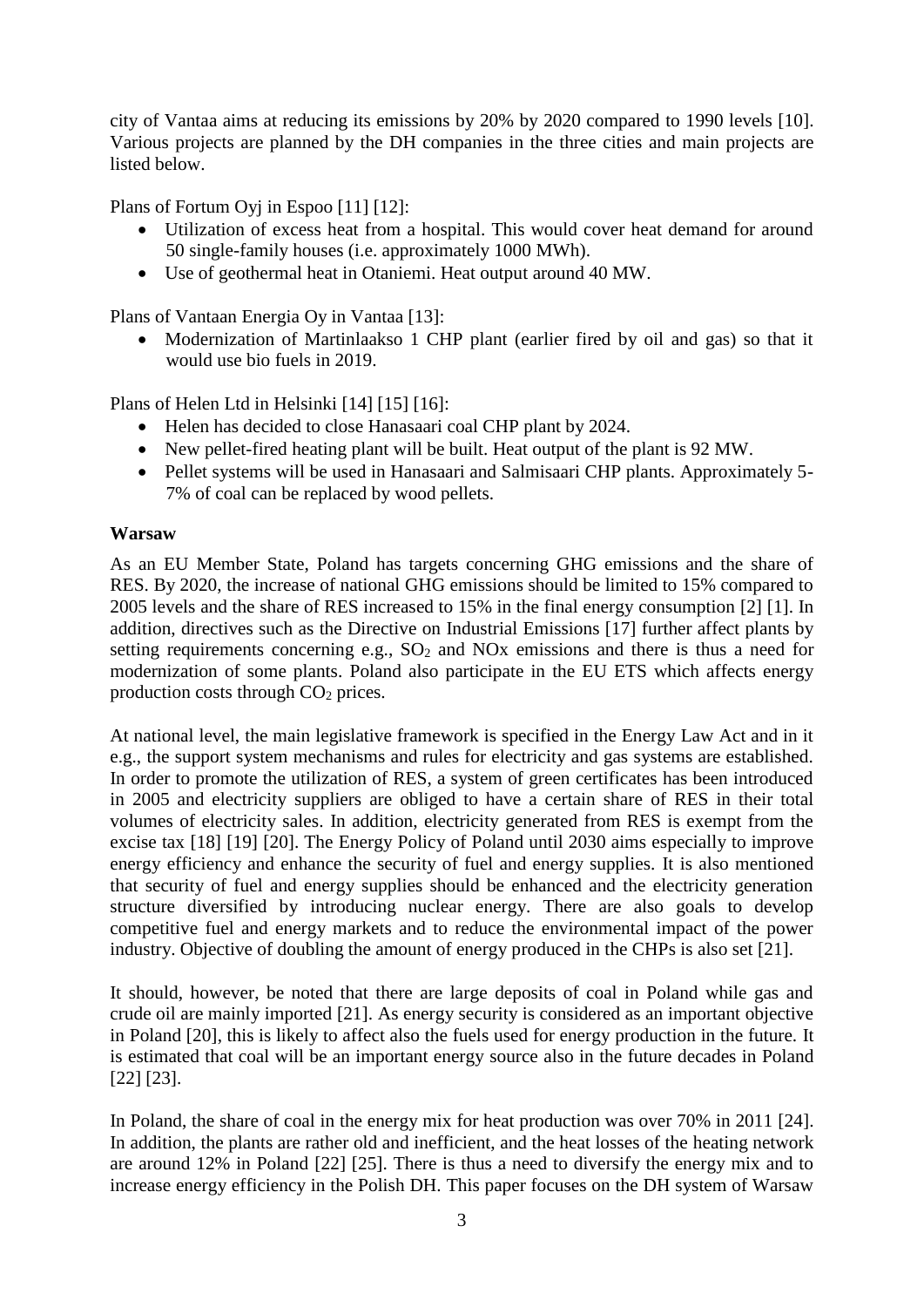which is one of the largest in the EU. Around 80% of the buildings in Warsaw are heated with DH and in 2010, the total delivered DH was approximately 10 TWh [20] [26]. The city of Warsaw plans to achieve a biomass share of 15% of combusted fuels by 2020 and CHP plants like Zeran and Siekierki are being fitted with measures which allow them to use bio fuels. In addition, there are plans to extend the waste incineration plant ZUSOK and build another similar plant. In 2020, the share of renewable energy from solid waste would reach 8% [27]. Projects planned in the Warsaw DH system are listed below [27] [28].

- Building a new waste-to-energy facility. Electricity output of the plant is 50 MW and heat output 25 MW.
- Upgrading Zeran CHP plant. Coal-fired boilers will be retired and new unit uses natural gas. This increases the electricity output and the installed capacity of the unit is around 450 MWelectricity.
- Building a new Pruszkow CHP plant. Plant will be fired by gas, electricity output is 16 MW and heat output 15 MW.
- CHP plants Zeran and Siekierki are being fitted with measures which will allow them to use bio fuels.

## **Kaunas**

Over several years Lithuania has made a noticeable progress towards decarbonisation of the energy sector and wider use of renewable energy sources. The share of renewable energy in gross final energy consumption was 25.8 percent in 2015, while the directive 2009/28/EC of the European Parliament and of the Council required reaching 23 percent in 2020. One of the most important grounds for this result was technology change in district heating sector where biomass was started to be used as the main fuel instead of natural gas and HFO. Total capacity of biomass plants in district heating sector increased from 518 MW in 2010 to 1589 MW in 2015 [29]. According to the data from Lithuanian District Heat Suppliers' Association, in 1997 biomass' share in the total primary fuel in district heating sector was only 1.2 percent. In 2016 the share of biomass and municipal waste reached 64.1 percent. Moreover, there are expectations to increase this number to 80 percent in 2020 [30].

Currently, there are no strict legislative requirements which affect capacity stock in district heating sector. Good case in this point is National renewable energy development programme for 2017-2023 which requires the share of heat produced from RES to be more than 40 percent in 2017 and more than 45 percent in 2023 [31], while actual value in 2015 was 46.17 percent [32]. The new National Energy strategy is still under preparation stage at Ministry of Energy of Lithuania ant it should set new aims for the development of Lithuanian energy sector. Nevertheless, common goals related with climate change, decarbonisation and development of renewable energies are broadly understood and taken into account when new decisions at DH sector are considered.

Kaunas DH system with annual heat consumption of about 1 TWh is second largest in Lithuania. Similarly to other parts of Lithuania, there was a significant shift towards biomass use in district heat production and now biomass is the main fuel. Kaunas district heating system is operated by AB "Kauno energija", which produces heat in its heat plants or purchases from independent heat producers. The situation in Kaunas district heating system is especially remarkable due to high penetration of independent heat producers. In 2016, 9 independent heat producers were producing district heat for Kaunas city integrated DH network and two in Kaunas region [33]. DH system operator purchased 59 percent of heat in 2016, the remaining part was produced in the facilities that belongs to AB "Kauno energija"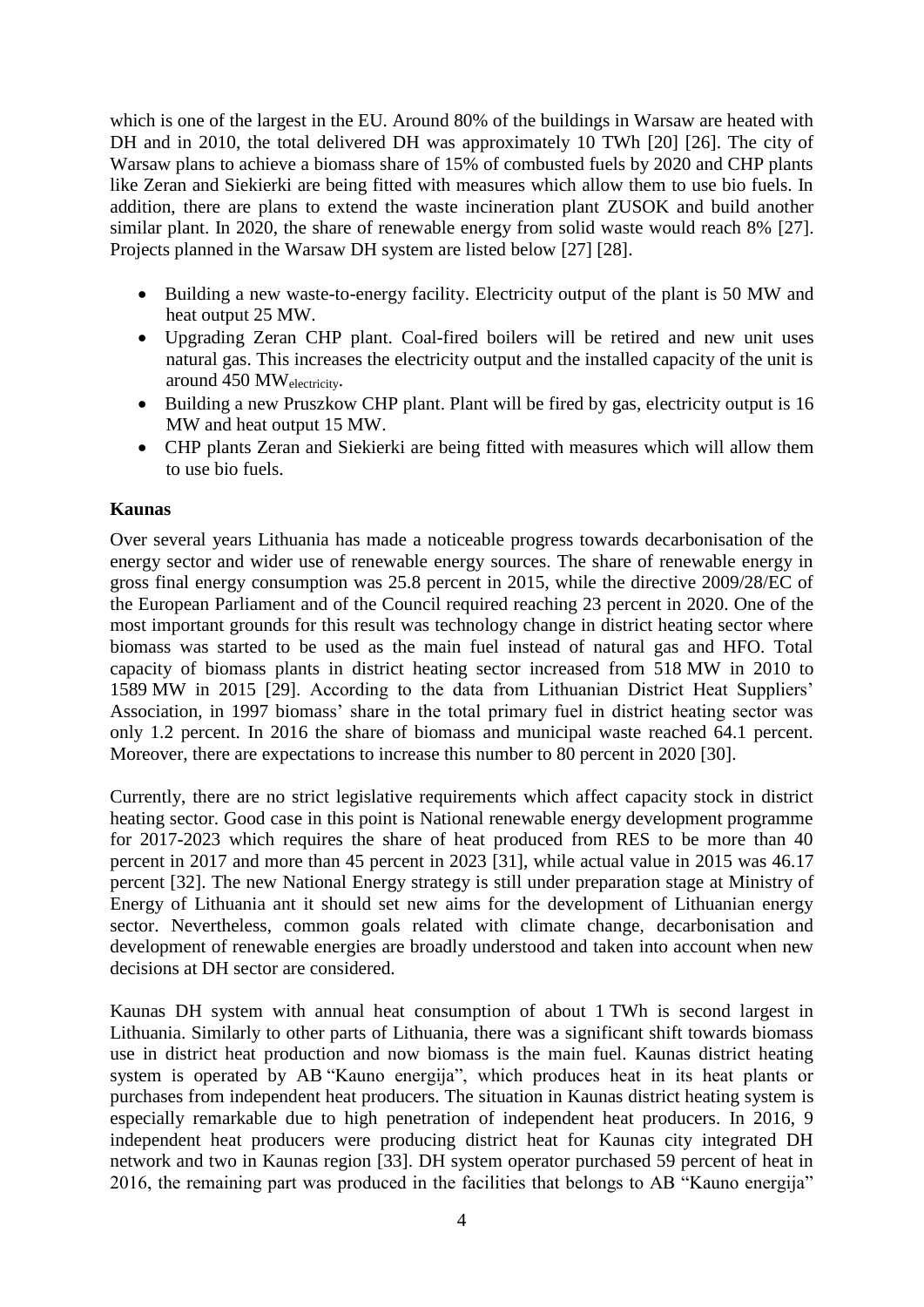[34]. The important role of independent heat producers and drawbacks of existing regulatory system cause discussions about the role of regulation in DH sector itself and possibilities to orient overall system towards competition under free market conditions.

Currently only new waste to energy CHP (24 MWe and 70 MWth) could be treated as planned project in Kaunas DH system, but there are also some initiatives of earlier stage (e.g., gas fired CHP).

# **Data and assumptions**

EnergyPRO software and MESSAGE modelling package are used in the simulations presented in this paper. EnergyPRO is an input/output model that solves the optimal DH operation strategy by minimizing the total variable costs so that the hourly heat demand is met. In contrast, MESSAGE deals not only with DH operation, but also with investment [35] and provides optimal operation and development solutions for entire time period analysed. Both approaches are not limited to district heat production. In EnergyPRO, revenues from electricity sales are taken into consideration in the variable costs, MESSAGE allows for modelling separate energy products which can be used either for fulfilling demands or for selling in the market which is not covered by the model.

For the cases of Helsinki region and Warsaw, it is assumed that the total annual heat demand is at current level and the profile of the demand is determined based on outdoor temperature. The reference temperature i.e. when heating is needed is  $17^{\circ}$ C. It is assumed that energy used for hot water generation is constant and approximately 20% of the annual heating demand [36] [24]. In Kaunas case district heating demand projections have been prepared taking into account energy efficiency improvements such as buildings' renovation, demographic developments and other factors.

Current production units and their properties in the DH systems of Helsinki region, Warsaw and Kaunas are described in Tables A1-A3 in the appendix. Since the modelled Helsinki region consists of three DH systems, it is assumed that transmission capacity between Espoo and Helsinki is 80 MW, and between Vantaa and Helsinki 130 MW [37]. The assumed technical properties of the plants are described in

<span id="page-5-0"></span>[Table 1](#page-5-0) and the cost assumptions concerning the operation of the plants are presented in [Table](#page-6-0)  [2.](#page-6-0)

| Warsaw 1381                       |                     |                                        |                           |  |  |  |
|-----------------------------------|---------------------|----------------------------------------|---------------------------|--|--|--|
|                                   | <b>HOBs</b>         | <b>CHP</b> plants                      | <b>Heat pumps</b>         |  |  |  |
| Allowed load, of full $0 - 100\%$ |                     | $40 - 100 %$                           | $0 - 100 %$               |  |  |  |
| capacity                          |                     |                                        |                           |  |  |  |
| <b>Minimum</b> operation          | minimum<br>No.      | 168 hours (one week)                   | minimum<br>N <sub>o</sub> |  |  |  |
| hours                             | operation hours     |                                        | operation hours           |  |  |  |
| <b>Starting up period</b>         | 1 hour              | 4 hours                                | 0 hours                   |  |  |  |
| <b>Shutting</b><br>down           | 1 hour              | 4 hours                                | 0 hours                   |  |  |  |
| period                            |                     |                                        |                           |  |  |  |
| Heat<br>rejection                 | Not possible/needed | Can be used when Not possible/needed   |                           |  |  |  |
| (auxiliary<br>DH                  |                     | electricity<br>price<br>$\overline{1}$ |                           |  |  |  |

Table 1. Technical assumptions concerning heat production units in Helsinki region and Warsaw [38]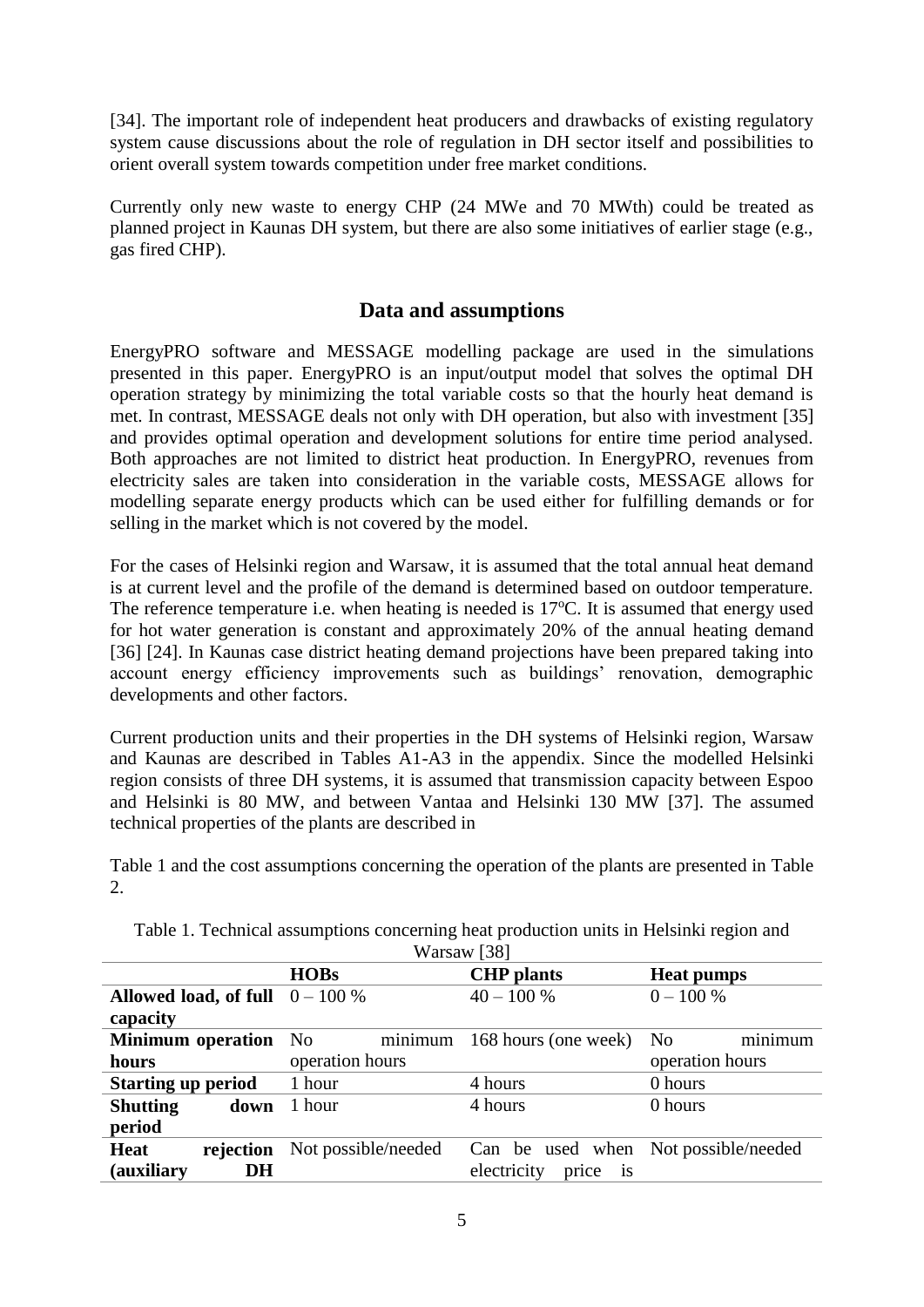#### **cooler)** high

 $\overline{a}$ 

<span id="page-6-0"></span>

| Table 2. Cost assumptions concerning production [38] |                                             |                                                                                                   |                                                                        |  |  |
|------------------------------------------------------|---------------------------------------------|---------------------------------------------------------------------------------------------------|------------------------------------------------------------------------|--|--|
|                                                      | <b>HOBs</b>                                 | <b>CHP</b> plants                                                                                 | <b>Heat pumps</b>                                                      |  |  |
| <b>Start-up costs</b>                                | $0 \in$                                     | $2,500 \in$                                                                                       | $0 \in$                                                                |  |  |
| Variable operation<br>maintenance<br>and<br>costs    | $5 \in$ /MWh <sub>heat</sub>                | $4 \text{ }\mathcal{O}(MWh_{electricity})$                                                        | 5 $\epsilon$ /MWh <sub>heat</sub>                                      |  |  |
| <b>Fuel</b><br>price<br>Helsinki region              | <b>in</b> Fuel<br>market<br>$price + taxes$ | Fuel market price $+$ taxes<br>(90% of the fuel used for heat)<br>production is subject to taxes) | Electricity spot price<br>$+$ distribution cost $+$<br>electricity tax |  |  |
| <b>Fuel</b><br>price<br>Warsaw                       | market<br><b>in</b> Fuel<br>$price + taxes$ | Fuel market price $+$ taxes                                                                       |                                                                        |  |  |

Assumed fuel and electricity prices are presented in [Table 3](#page-6-1) and fuel taxes are summarized in [Table 4.](#page-7-0) In Kaunas case, linear price changes are assumed for fuels and electricity from current price levels to the prices assumed in [Table 3](#page-6-1) for 2050. Thus, price convergence is achieved during study period. Fuels used in heat production in heat only boilers (HOBs) are subject to a tax in Finland. In CHP plants 90% of the amount of produced heat conducted into the network is subject to the tax and electricity production in CHP units is not taxed [38]. The assumed investment costs and O&M costs for CCS are summarized in [Table 5.](#page-7-1) Annuities of investments presented in [Table 5](#page-7-1) are calculated using an interest rate of 5% and a lifetime of 40 years. It is assumed that with CCS technologies, 90% of emissions can be captured.

<span id="page-6-1"></span>

|                                                               | 2050                                              | <b>Reference</b>                |
|---------------------------------------------------------------|---------------------------------------------------|---------------------------------|
| <b>Carbon price</b>                                           | 90 $\epsilon$ /tCO <sub>2</sub> eq                | $[41]$                          |
| Coal, import price                                            | $\delta$ /boe<br>29<br>(16.3)                     | [41]                            |
|                                                               | E/MWh                                             |                                 |
| Oil, import price                                             | 130 \$/boe (73.1)                                 | [41]                            |
|                                                               | E/MWh                                             |                                 |
| Natural gas, import price                                     | 79<br>$\%$ /boe (44.4)                            | [41]                            |
|                                                               | E/MWh                                             |                                 |
| <b>Waste in CHP plant (Finland)</b>                           | $-45 \text{ } \in$ /t <sub>waste</sub> (i.e. gate | $[42]$                          |
|                                                               | fee)                                              |                                 |
| <b>Biomass price</b>                                          | $27.5 \in$ ∕MWh                                   | [43] [44] [45] [46]             |
| <b>Wood chips</b>                                             | $40 \text{€}/MWh$                                 |                                 |
| <b>Wood pellets</b>                                           | $46 \text{€/MWh}$                                 |                                 |
| Average electricity price in $56 \text{ E/MWh}$               |                                                   | $[47]$                          |
| <b>Finland</b>                                                |                                                   |                                 |
| Average electricity price in $64 \text{ }\epsilon/\text{MWh}$ |                                                   | $[47]$                          |
| <b>Poland</b>                                                 |                                                   |                                 |
| Average electricity price in $60 \text{ E/MWh}$               |                                                   | Assumed average between Finland |
| Lithuania $^2$                                                |                                                   | and Poland                      |
|                                                               |                                                   |                                 |

Table 3. Cost assumptions concerning fuel and electricity prices<sup>1</sup>

<sup>&</sup>lt;sup>1</sup> Assumed that 1 boe=1.63 MWh, 1 MWh=3.6 GJ [39], 1 USD=0.917  $\epsilon$  [40]

<sup>&</sup>lt;sup>2</sup> Daily, weekly and seasonal variation of electricity prices was not taken into account in this study.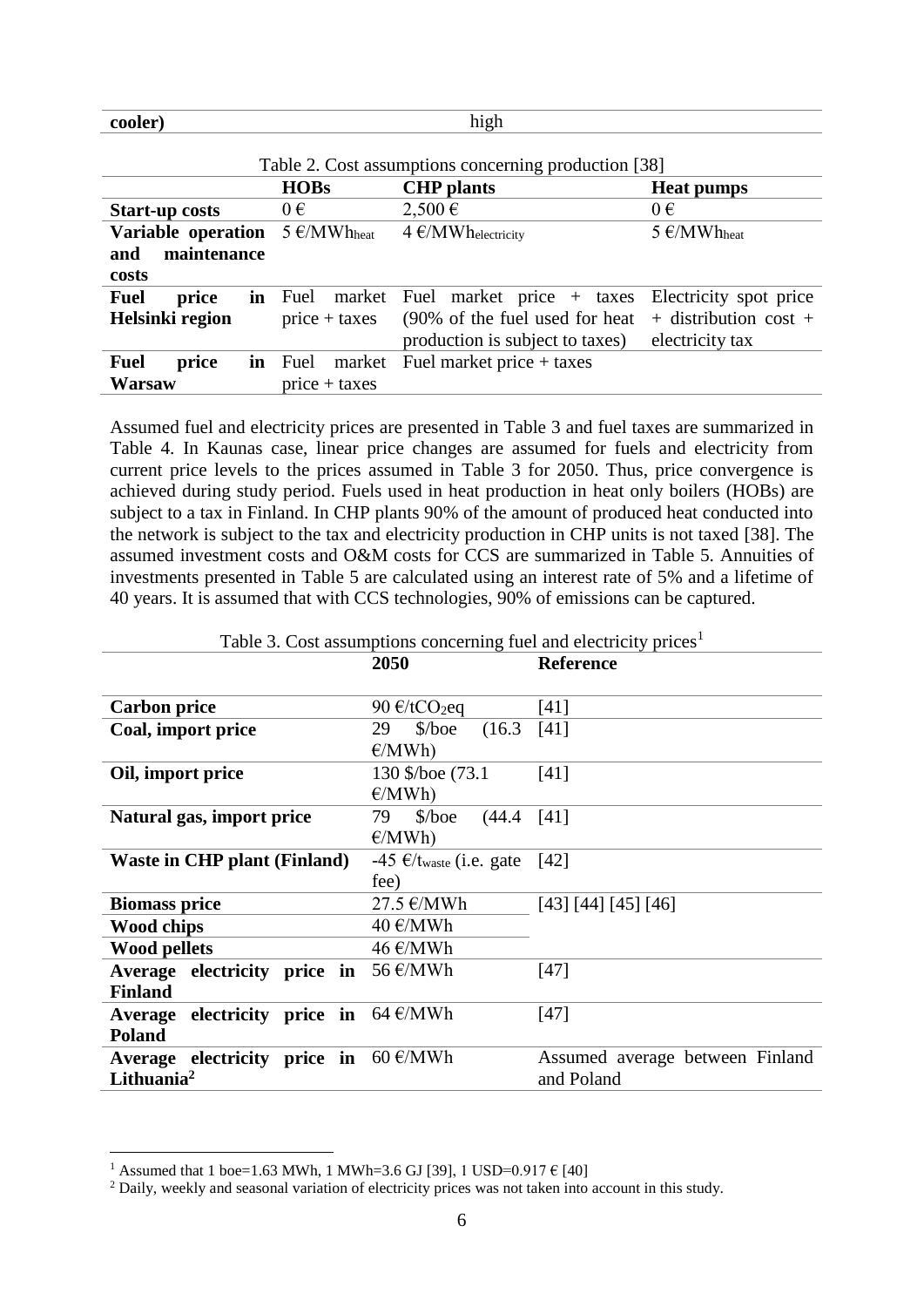<span id="page-7-0"></span>

| Country        | <b>Fuel</b>                   | <b>Price</b>                       |
|----------------|-------------------------------|------------------------------------|
| <b>Finland</b> | Natural gas tax, HOB          | $18.6 \text{€/MWh}$                |
|                | Natural gas tax, CHP          | $12.9 \text{ }\epsilon/\text{MWh}$ |
|                | Light fuel oil tax, HOB       | $22.9 \text{€}/MWh$                |
|                | Light fuel oil tax, CHP       | $15.1 \text{€/MWh}$                |
|                | Heavy fuel oil tax, HOB       | $23.7 \text{€/MWh}$                |
|                | Heavy fuel oil tax, CHP       | $15.5 \in$ /MWh                    |
|                | Coal tax, HOB                 | $27 \text{ E} / \text{MWh}$        |
|                | Coal tax, CHP                 | $17.1 \text{€/MWh}$                |
|                | Bio oil tax                   | $48 \text{€/MWh}$                  |
|                | Electricity distribution cost | $21 \text{€/MWh}$                  |
|                | Electricity tax               | $22.5 \text{€/MWh}$                |
| <b>Poland</b>  | Light fuel oil tax            | $5.4 \text{ }\epsilon/\text{MWh}$  |
|                | Natural gas tax               | $1.1 \text{€/MWh}$                 |
|                | Coal tax                      | $1.1 \text{€/MWh}$                 |

Table 4. Fuel taxes used in the model (VAT is excluded) [48] [49] [50]

<span id="page-7-1"></span>Table 5. Assumptions concerning investment costs and variable O&M costs of CCS [51] [52] **Investment cost**

| Investment cost                                  |                                                |  |  |  |
|--------------------------------------------------|------------------------------------------------|--|--|--|
| <b>Geothermal District Heating</b>               | $1.8\ \text{M}\text{\textup{E}}/\text{MW}$     |  |  |  |
| Rebuilding coal power plants to biomass          | $0.18$ M $\varepsilon$ /MW (wood pellets)      |  |  |  |
|                                                  | $0.42$ M $\varepsilon$ /MW (wood chips, straw) |  |  |  |
|                                                  | $0.52$ M $\varepsilon$ /MW (wood chips, dried) |  |  |  |
| <b>Modernization of existing plant in Warsaw</b> | $0.06 \text{ M}\text{\textless}\text{/MW}^3$   |  |  |  |
| Carbon capture (NGCC-CCS)                        | $1.3 \text{ M}\text{\textup{E}}/\text{MW}$     |  |  |  |
| Carbon capture (coal-CCS)                        | $2.5$ ME/MW                                    |  |  |  |
| <b>Waste-to-Energy CHP Plant in Warsaw</b>       | 8.5 M $\varepsilon$ /MW <sub>th</sub>          |  |  |  |
| <b>Waste-to-Energy CHP Plant in Kaunas</b>       | 6.25 M $\varepsilon$ /MW <sub>e</sub>          |  |  |  |
| Heat storage investment cost                     | $30 \text{ E/m}^3*$ Volume(m <sup>3</sup> )    |  |  |  |
| <b>Heat pump</b>                                 | $0.53$ ME/MW                                   |  |  |  |
| <b>O&amp;M</b> costs                             |                                                |  |  |  |
| Variable O&M cost (NGCC-CCS)                     | $0.9 \text{ }\epsilon/\text{MWh}$              |  |  |  |
| Variable O&M cost (coal-CCS)                     | $4.5 \in$ /MWh                                 |  |  |  |
| Fixed O&M cost (NGCC-CCS)                        | 38,000 €/MW/year                               |  |  |  |
| Fixed O&M cost (coal-CCS)                        | 65,000 €/MW/year                               |  |  |  |
|                                                  |                                                |  |  |  |

# **Results**

#### **Studied scenarios**

 $\overline{a}$ 

The studied scenarios for Helsinki region and Warsaw are formed based on expert opinions and the earlier described plans and goals of the cities and DH companies. In the reference

<sup>&</sup>lt;sup>3</sup> In this study, it is assumed in the Warsaw 2030 scenario that existing plants will be modernized. The costs of modernization depend on the modifications that will be done in a specific plant and it is therefore difficult to estimate these costs. It has been for example estimated that the modernization of Siekierki CHP plant could cost around 120 M€ i.e. approximately 0.06 M€/MW<sub>heat output</sub> [53]. We have used this as a rough estimate of the modernization costs in Poland.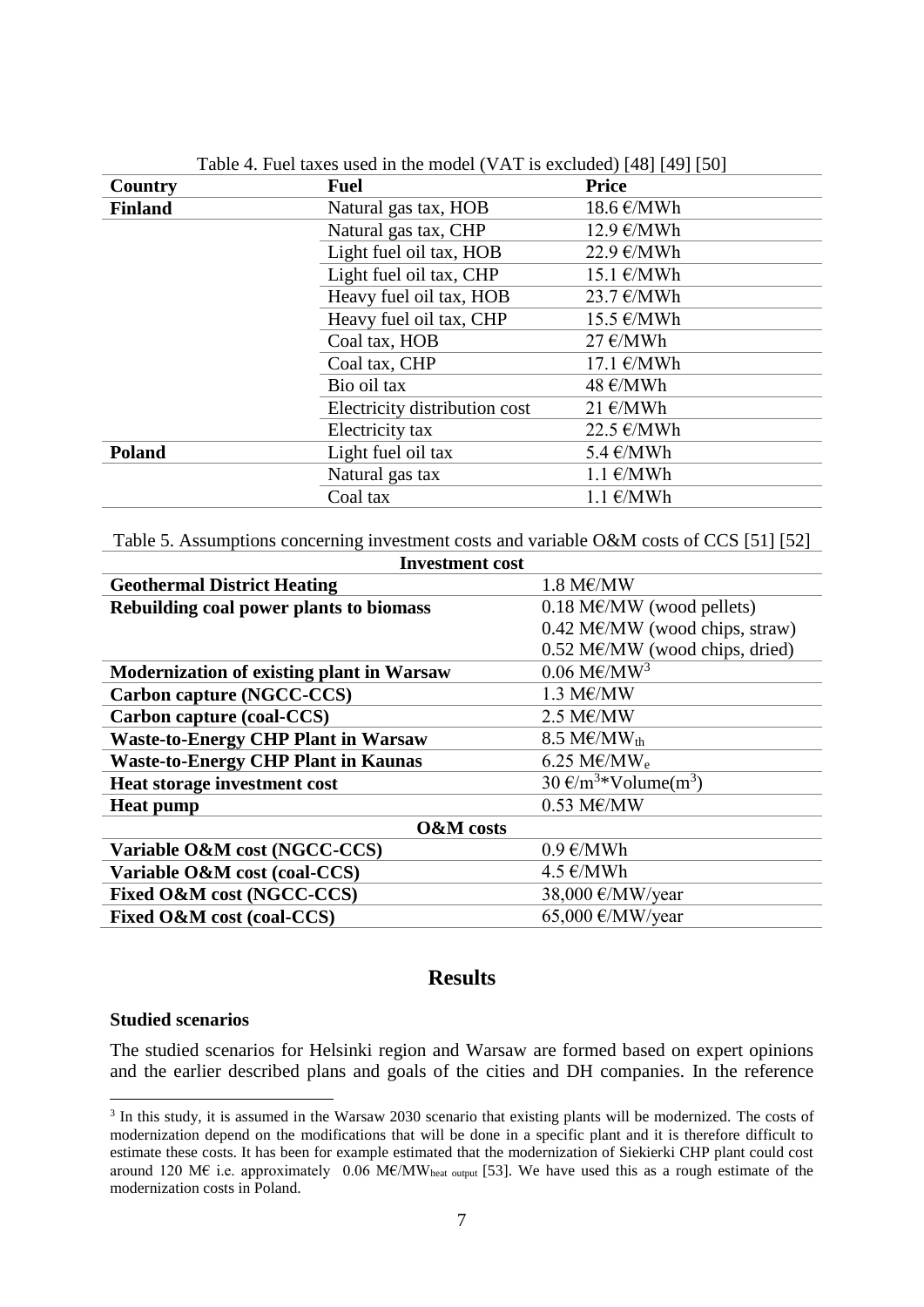scenario, it is assumed that the currently planned projects (described earlier in Section *Objectives of the cities and projects planned in the studied DH systems*) are implemented. Scenarios 2030 and 2050 present the possible situation in those years. The assumptions of the studied scenarios are presented in [Table 6.](#page-8-0)

<span id="page-8-0"></span>

| <b>Region</b>             | <b>Scenario</b>       | Table 6. Studied scenarios for warsaw and Heishiki region, and their assumptions<br><b>Assumptions</b>                                |
|---------------------------|-----------------------|---------------------------------------------------------------------------------------------------------------------------------------|
| <b>Helsinki</b><br>region | Reference<br>scenario | Planned projects are implemented                                                                                                      |
|                           | 2030                  | Projects assumed in the reference scenario                                                                                            |
|                           |                       | Coal and oil replaced by natural gas (50%) and wood chips<br>$(50\%)$ in CHP plants                                                   |
|                           |                       | Coal and oil replaced by wood pellets in HOBs                                                                                         |
|                           | 2050                  | Projects assumed in the reference and 2030 scenarios                                                                                  |
|                           |                       | Utilization of waste heat will be increased to 20% of heat<br>demand                                                                  |
|                           |                       | Geothermal energy in Helsinki, heat output 40 MW                                                                                      |
|                           |                       | Heat storage included in the system, capacity of the storage is<br>1% of the annual heat demand [52]                                  |
|                           |                       | CCS in gas-fired plants                                                                                                               |
| Warsaw                    | Reference<br>scenario | Planned projects are implemented                                                                                                      |
|                           | 2030                  | Projects assumed in the reference scenario                                                                                            |
|                           |                       | Network losses are cut to half                                                                                                        |
|                           |                       | Plants are modernized: efficiency increased from 75% to 85%<br>in existing plants. Efficiency in the new Pruszkow CHP plant is<br>92% |
|                           |                       | Increase in biomass use: 50% of Zeran's capacity (i.e. 15% of<br>total heat capacity in Warsaw) use biomass                           |
|                           | 2050                  | Projects assumed in the reference and 2030 scenarios                                                                                  |
|                           |                       | Coal-fired CHP plants equipped with CCS                                                                                               |
|                           |                       | Coal-fired HOB replaced by waste CHP                                                                                                  |
|                           |                       | Oil-fired HOB replaced by bio-HOB (50%) and natural gas<br>HOB (50%)                                                                  |

Table 6. Studied scenarios for Warsaw and Helsinki region, and their assumptions

For Kaunas DH system two scenarios are considered: "Business as usual" (BAU) and "Carbon free" (C-Free) scenario. Optimal investment decisions and operation scheduling is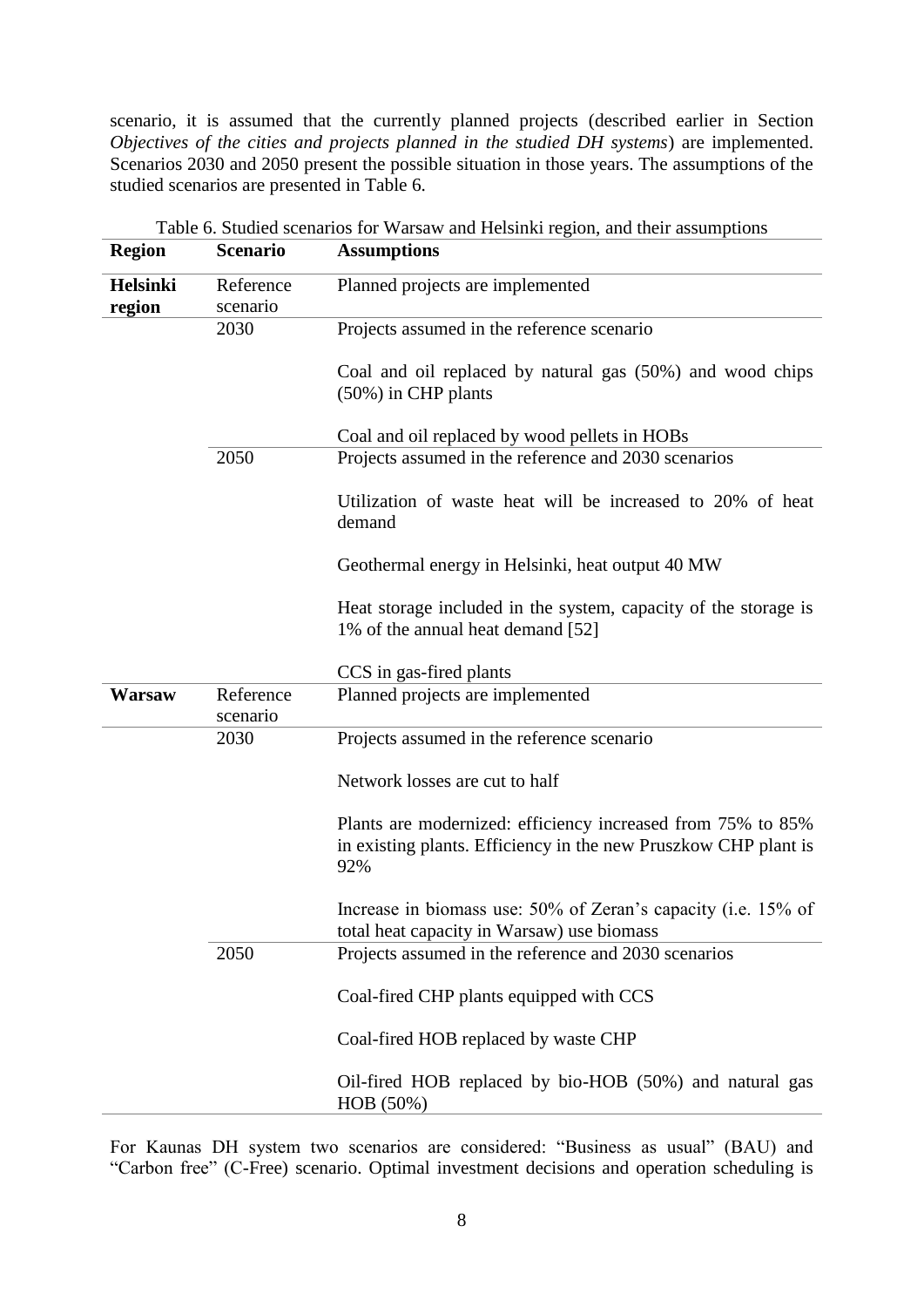allowed in both scenarios. However, no emission limitation is used in the BAU scenario, while linear decrease of  $CO<sub>2</sub>$  emissions from current level up to zero in 2050 is considered in the C-Free scenario. Operation of all existing technologies is allowed during their technical life time. Rebuilding of existing technologies after end of their technical life time, extension of their capacities, as well as construction of new Waste-to-Energy CHP (70  $MW<sub>th</sub>$ ), electrical (20 MW $_{\text{th}}$ ) and steam-driven absorption heat pumps (20 MW $_{\text{th}}$ ), solar collectors, heat storages are considered among new candidate heat producing technologies in both scenarios.

Annual emissions and heat production costs are summarized in [Table 7.](#page-10-0) As can be seen, costs as well as the annual emissions are slightly lower in the 2030 scenarios than in the reference/BAU scenarios in all cases analysed. Yet, in 2050 scenario costs increase rather much which is due to the high investment costs of CCS technologies in particular. In the Kaunas BAU scenario, cost increase is rather modest. Yet, in the C-Free scenario costs increase quite much by 2050.

The shares of energy produced with CHP plants, HOBs and heat pumps are also presented in [Table 7.](#page-10-0) There is a significant increase in the use of heat pumps in Helsinki region in 2050 which is due to increase in the utilization of waste heat and geothermal energy. Results also show that in Warsaw, the share of CHP production increases in 2030 and 2050 scenarios which is in line with the goal of increasing the CHP production. In Kaunas, the share of CHP production increases especially in the BAU scenario.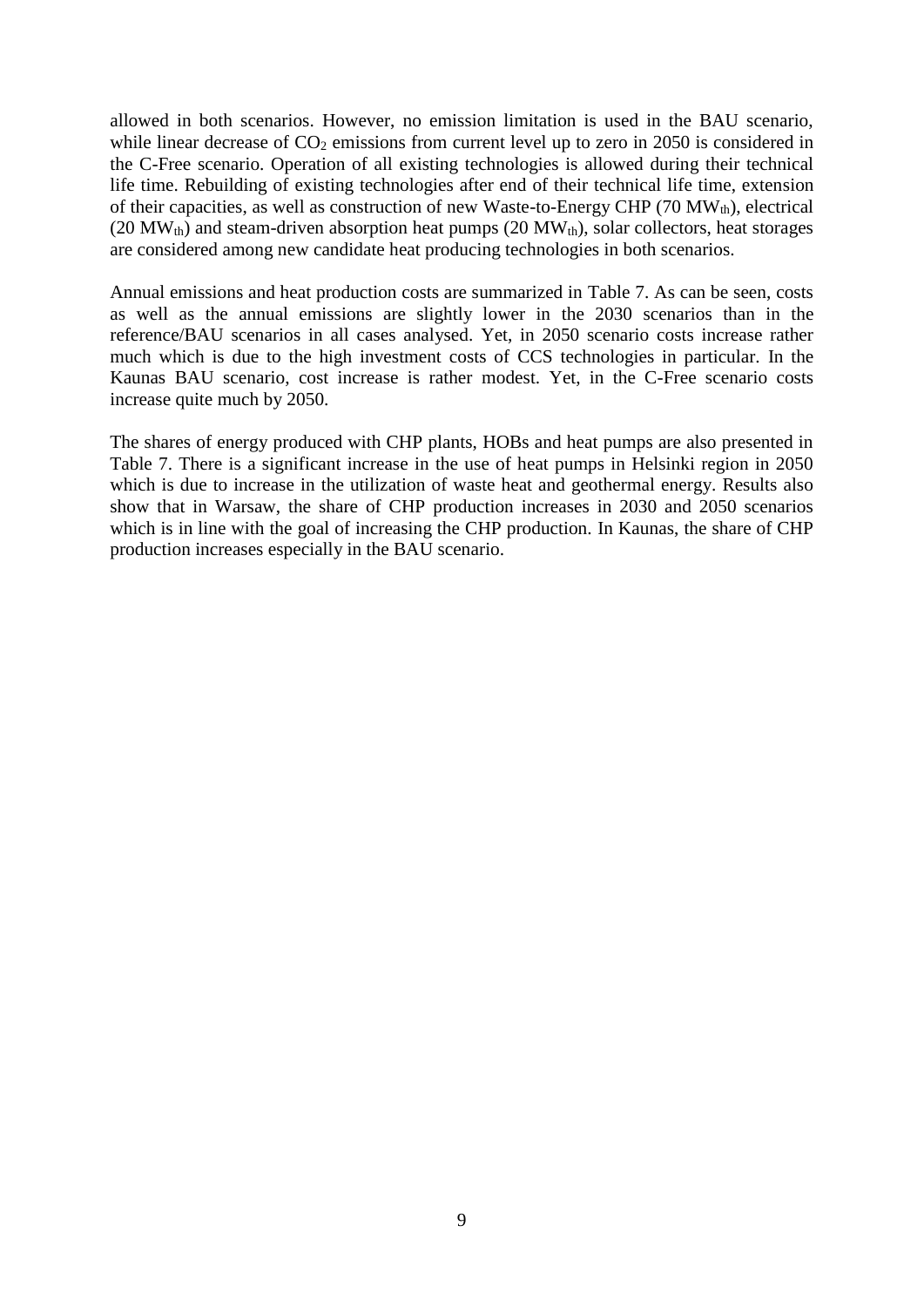<span id="page-10-0"></span>

| <b>Region</b> | <b>Scenario</b>  | Annual GHG<br>emissions<br>$[MtCO2-eq]$ | <b>Heat production</b><br>costs<br>$\left[\frac{\epsilon}{MWh_{heat}}\right]^4$ | <b>Share</b><br>of<br>energy<br>production<br><b>CHP</b><br>in<br>plants $[\%]$ | <b>Share</b><br>of<br>energy<br>production<br><b>HOBs</b><br>in<br>[%] | of<br><b>Share</b><br>energy<br>production<br>with<br>heat<br>pumps [%] |
|---------------|------------------|-----------------------------------------|---------------------------------------------------------------------------------|---------------------------------------------------------------------------------|------------------------------------------------------------------------|-------------------------------------------------------------------------|
| Helsinki      | Reference        | $(1)$ 3.35                              | 65                                                                              | 57                                                                              | 29                                                                     | 13                                                                      |
| region        | scenario         | $(2)$ 3.2                               |                                                                                 |                                                                                 |                                                                        |                                                                         |
|               | 2030             | $(1)$ 1.7                               | 62                                                                              | 52                                                                              | 34                                                                     | 14                                                                      |
|               |                  | $(2)$ 1.55                              |                                                                                 |                                                                                 |                                                                        |                                                                         |
|               | 2050             | $(1)$ 0.29                              | 78                                                                              | 50                                                                              | 21                                                                     | 30                                                                      |
|               |                  | $(2)$ 0.15                              |                                                                                 |                                                                                 |                                                                        |                                                                         |
| Warsaw        | Reference        | $(1)$ 3.58                              | 56                                                                              | 40                                                                              | 60                                                                     |                                                                         |
|               | scenario         | $(2)$ 3.45                              |                                                                                 |                                                                                 |                                                                        |                                                                         |
|               | 2030             | $(1)$ 2.59                              | 47                                                                              | 60                                                                              | 40                                                                     |                                                                         |
|               |                  | $(2)$ 2.47                              |                                                                                 |                                                                                 |                                                                        |                                                                         |
|               | 2050             | $(1)$ 1.15                              | 93                                                                              | 69                                                                              | 31                                                                     |                                                                         |
|               |                  | $(2)$ 0.28                              |                                                                                 |                                                                                 |                                                                        |                                                                         |
| <b>Kaunas</b> | <b>BAU</b>       | 0.09                                    | 59                                                                              | 18                                                                              | 82                                                                     |                                                                         |
|               | scenario<br>2020 |                                         |                                                                                 |                                                                                 |                                                                        |                                                                         |
|               | 2030             | 0.072                                   | 67                                                                              | 41                                                                              | 49                                                                     | 10                                                                      |
|               | 2050             | 0.066                                   | 66                                                                              | 49                                                                              | 30                                                                     | 21                                                                      |
|               | C-Free           | 0.09                                    | 59                                                                              | 5                                                                               | 95                                                                     |                                                                         |
|               | scenario         |                                         |                                                                                 |                                                                                 |                                                                        |                                                                         |
|               | 2020             |                                         |                                                                                 |                                                                                 |                                                                        |                                                                         |
|               | 2030             | 0.073                                   | 67                                                                              | 19                                                                              | 72                                                                     | 9                                                                       |
|               | 2050             | $\boldsymbol{0}$                        | 128                                                                             | 24                                                                              | 60                                                                     | 16                                                                      |

Table 7. Results from the simulations

It should be noted that the emissions from waste use depend on the type of waste. In the results presented here, it is assumed that the emission factor for waste is  $114 \text{ kgCO}_2$ -eq/MWh (1 in [Table 7\)](#page-10-0) or 0 kgCO<sub>2</sub>/MWh (2 in Table 7) for Helsinki region and Warsaw [10]. For Kaunas DH system it was assumed that solid recovered fuel produced from municipal waste, will include practically only materials of biologic origin and therefore is  $CO<sub>2</sub>$  neutral. It was also assumed that the emissions from the use of biomass, wood pellets and wood chips are zero in all studied cases.

Consumption of different fuels is illustrated in Figures 1-3. The results show that in the Helsinki region the consumption of natural gas and coal decrease in the 2030 and 2050 scenarios compared to the reference case while the consumption of wood pellet increases. It can also be seen that the electricity consumption increases in 2050 scenario due to the increased use of waste and geothermal heat. In Warsaw [\(Figure 2\)](#page-11-0) there is a significant drop in the use of coal in 2030 and 2050 scenarios compared to the reference case. In addition, the use of light fuel oil decreases and the use of biomass increases. In the 2050 scenario, the use of waste fuel also increases due to the new waste CHP plant. In the Kaunas DH case [\(Figure](#page-12-0)  [3\)](#page-12-0) significant decrease of fuel consumption is related with heat demand decrease that is caused by the efficiency improvements of buildings. In addition, gradual decrease of natural gas consumption and increase of municipal waste utilisation is visible during the study period,

 $\overline{a}$ 

<sup>4</sup> Average variable cost for 1 MWh of produced heat (investment cost are included in the costs in 2030 and 2050 scenarios) in Helsinki and Warsaw cases. Marginal heat production cost in Kaunas DH case.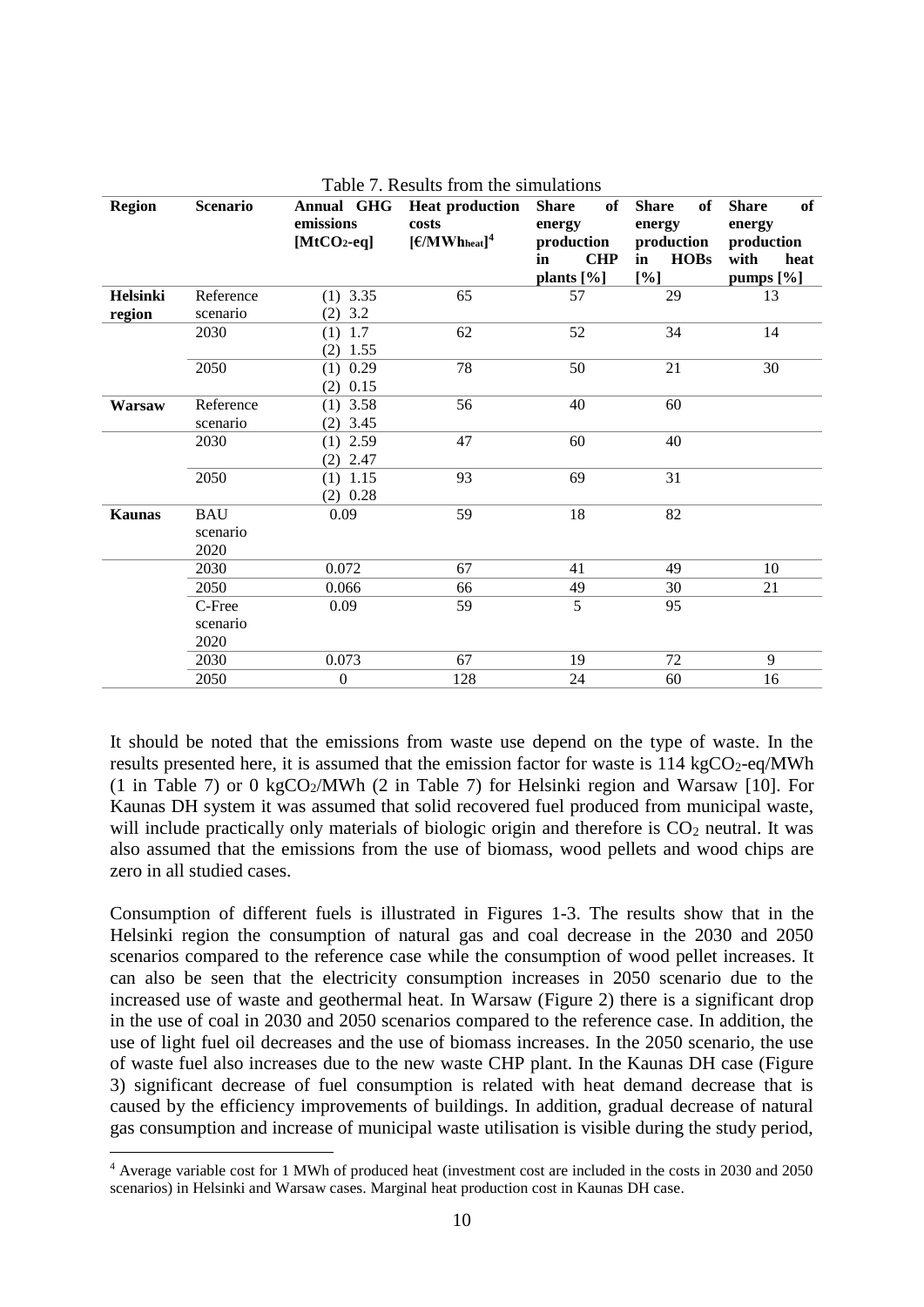

especially in the C-Free scenario. Reduced consumption of wood chips is conditioned by decreased heat demand and increased consumption of municipal waste.

Figure 1. Fuel and electricity consumption in the DH system of Helsinki region in different scenarios



<span id="page-11-0"></span>Figure 2. Fuel consumption in Warsaw DH system in different scenarios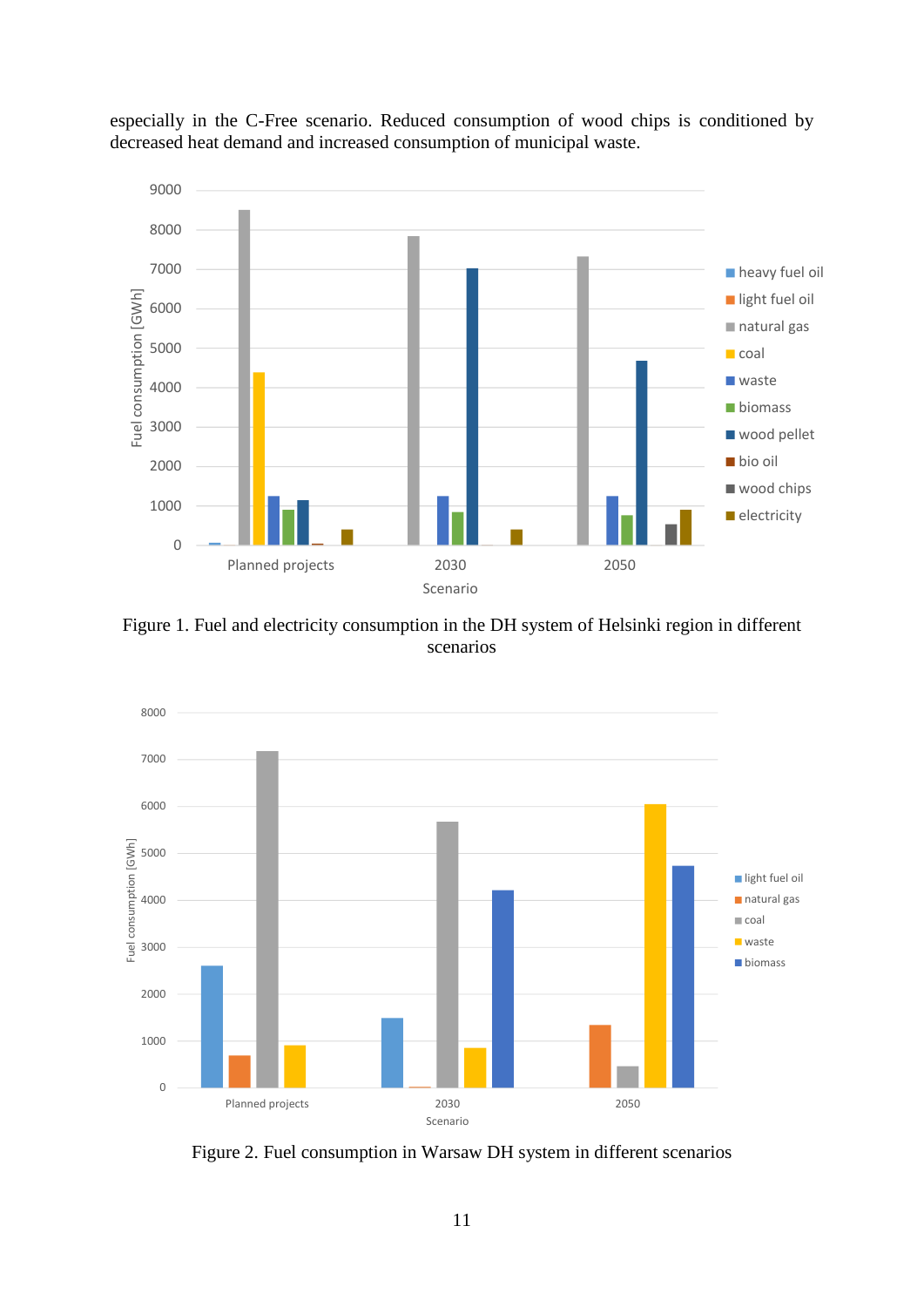

<span id="page-12-0"></span>Figure 3. Fuel consumption in Kaunas DH system in different scenarios

# **Discussion and conclusions**

In this paper, ways to reduce emissions in three European DH systems were studied. Scenarios towards this objective were formed based on literature and the goals and plans of the studied cities and the DH companies operating in these regions were reviewed.

The Helsinki region has three DH networks and in each network, DH is supplied by a different company. In Finland, it is aimed that by 2030 coal use will be abandoned in energy production and the use of fossil oil will be cut in half [3], and the use these fuels should therefore be replaced even before 2050. This analysis showed that especially increased use of wood fuels and waste heat as well as utilization of geothermal heat could be expected in the studied region in the future. In addition, the use of thermal storage and CCS technologies could be used in order to reach carbon neutrality by 2050.

It was found that in Warsaw and Kaunas, increased energy efficiency and use of biomass and waste are considered important in the future development of the DH system. Currently DH in Warsaw is mainly produced with coal and the emissions are therefore high. It should, however, be noted that energy security is considered important which may hinder the replacement of coal with other fuels such as natural gas. The results of Warsaw DH system in particular showed that even if significant emission reductions can be achieved with CCS technologies, this will increase the average heat production costs quite much with the assumptions used in this study. Therefore other possibilities to reduce emissions should be considered and planned. On the other hand, for example in the Helsinki region, the cost increase was lower probably due to the more diversified use of different technologies.

Future research could consider more scenarios and elements that could be used in order lower emissions and costs. For example use of solar heat and different kinds of heat storages could be studied in more detail. In addition, demand-side flexibility and changes in heat demand as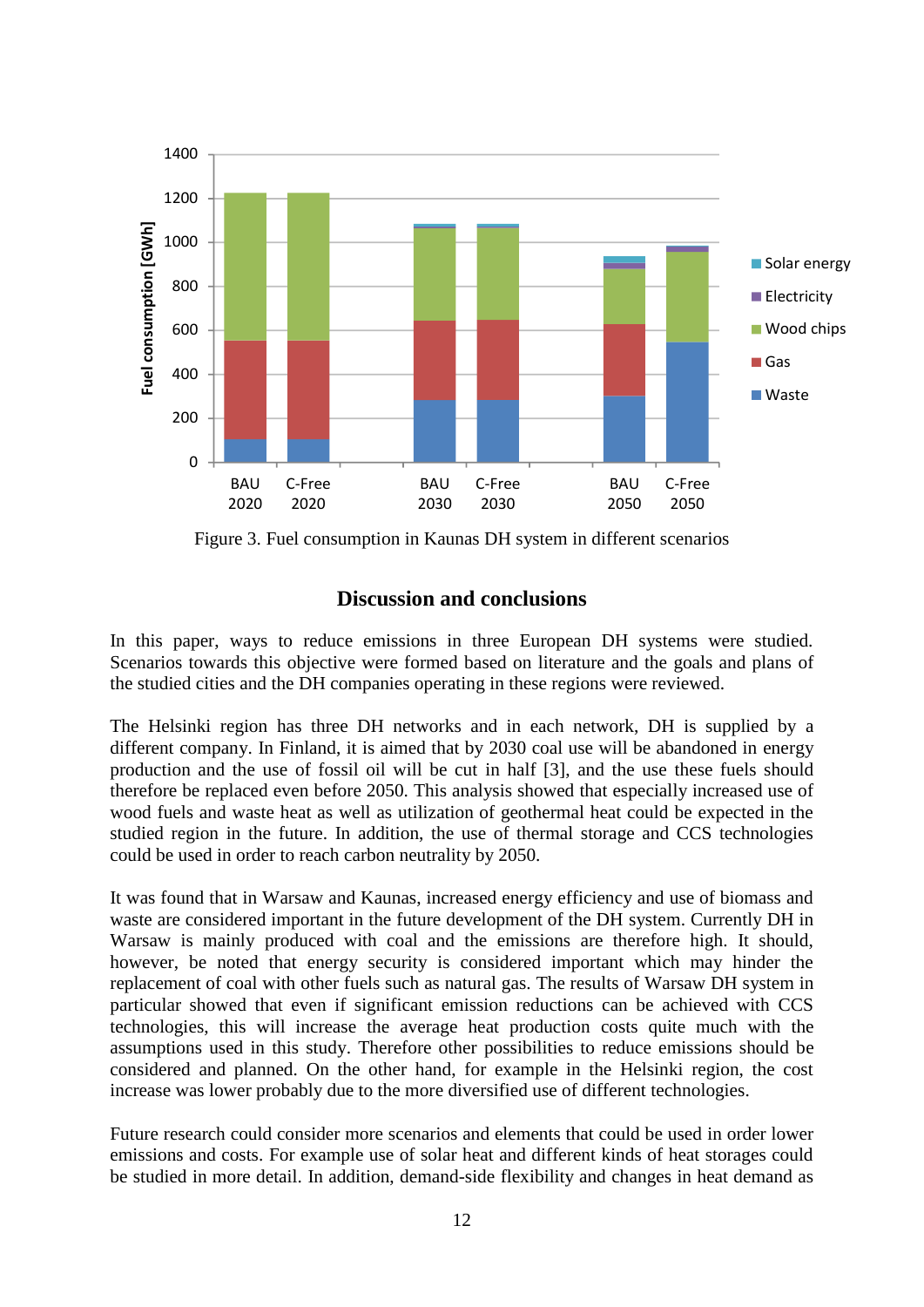well as open district heating system could be analysed. Sensitivity analysis for fuel and  $CO<sub>2</sub>$ prices and investment costs should also be performed. Since variation in electricity prices can affect the operation of the DH system and heat production costs, the effects of various electricity price scenarios could be studied further. Different policy scenarios concerning e.g., subsidy for electricity and heat production with renewable energy could be tested. It should also be noted that consumers may switch from district heating to another heating source especially if there are cheaper heating options available. These changes further affect the demand of DH and they could thus be considered in future research.

# **Acknowledgements**

This research has received funding through REEEM project from the European Union's Horizon 2020 research and innovation programme under grant agreement 691739.

## **REFERENCES**

- [1] EU, "Decision No 406/2009/EC of the European Parliament and of the Council of 23 April 2009 on the effort of Member States to reduce their greenhouse gas emissions to meet the Community's greenhouse gas emission reduction commitments up to 2020," Official Journal of the European Union, 140/136, May 2009.
- [2] EU, "Directive 2009/28/EC of the European Parliament and of the Council of 23 April 2009 on the promotion of the use of energy from renewable sources and amending and subsequently repealing Directives 2001/77/EC and 2003/30/EC," Official Journal of the European Union 140/16, May 2009.
- [3] Finnish Government, "Finland, a land of solutions. Strategic Programme of Prime Minister Juha Sipilä's Government," Government Publications 12/2015, 2015.
- [4] Ministry of Employment and the Economy of Finland, "Energy and Climate Roadmap 2050," Energy and the climate, 2014.
- [5] Finnish Energy Industries, "District Heating in Finland 2015," 2016.
- [6] HSY (Helsinki Region Environmental Services Authority), "Pääkaupunkiseudun ilmastostrategia 2030 - Tavoitteiden tarkistaminen 2012," 2012.
- [7] Helsinki city council, "The City of Helsinki, Strategy Programme 2013-2016," 2013.
- [8] Helen, "A carbon neutral future | Helen," 2017. [Online]. Available: https://www.helen.fi/en/helen-oy/responsibility/carbon-neutral-future/. [Accessed: 08- May-2017].
- [9] The city of Espoo, "Climate goals aim for carbon neutrality," *espoo.fi*, 2017. [Online]. Available: http://www.espoo.fi/en-US/Housing\_and\_environment/Sustainable\_development/Climate\_goals. [Accessed: 14- Mar-2017].
- [10] The city of Vantaa, "Vantaan kaupungin kestävän energiankäytön toimenpidesuunnitelma vuosille 2010-2020," 2011.
- [11] Fortum, "Espoon sairaala ensimmäisiä avoimen kaukolämmön kohteita| fortum.fi," 2017. [Online]. Available: http://www.fortum.com/countries/fi/lampo/tulevaisuudenlampo/espoon-sairaala/pages/default.aspx. [Accessed: 19-May-2017].
- [12] Fortum, "Geoterminen lämpö| fortum.fi," 2017. [Online]. Available: http://www.fortum.com/countries/fi/lampo/tulevaisuuden-lampo/geoterminenlampo/pages/default.aspx. [Accessed: 19-May-2017].
- [13] Vantaan Energia Oy, "Vantaan Energia aikoo siirtyä kaasusta ja kivihiilestä biovoimaan," *Vantaan Energia*, 08-Feb-2017. [Online]. Available: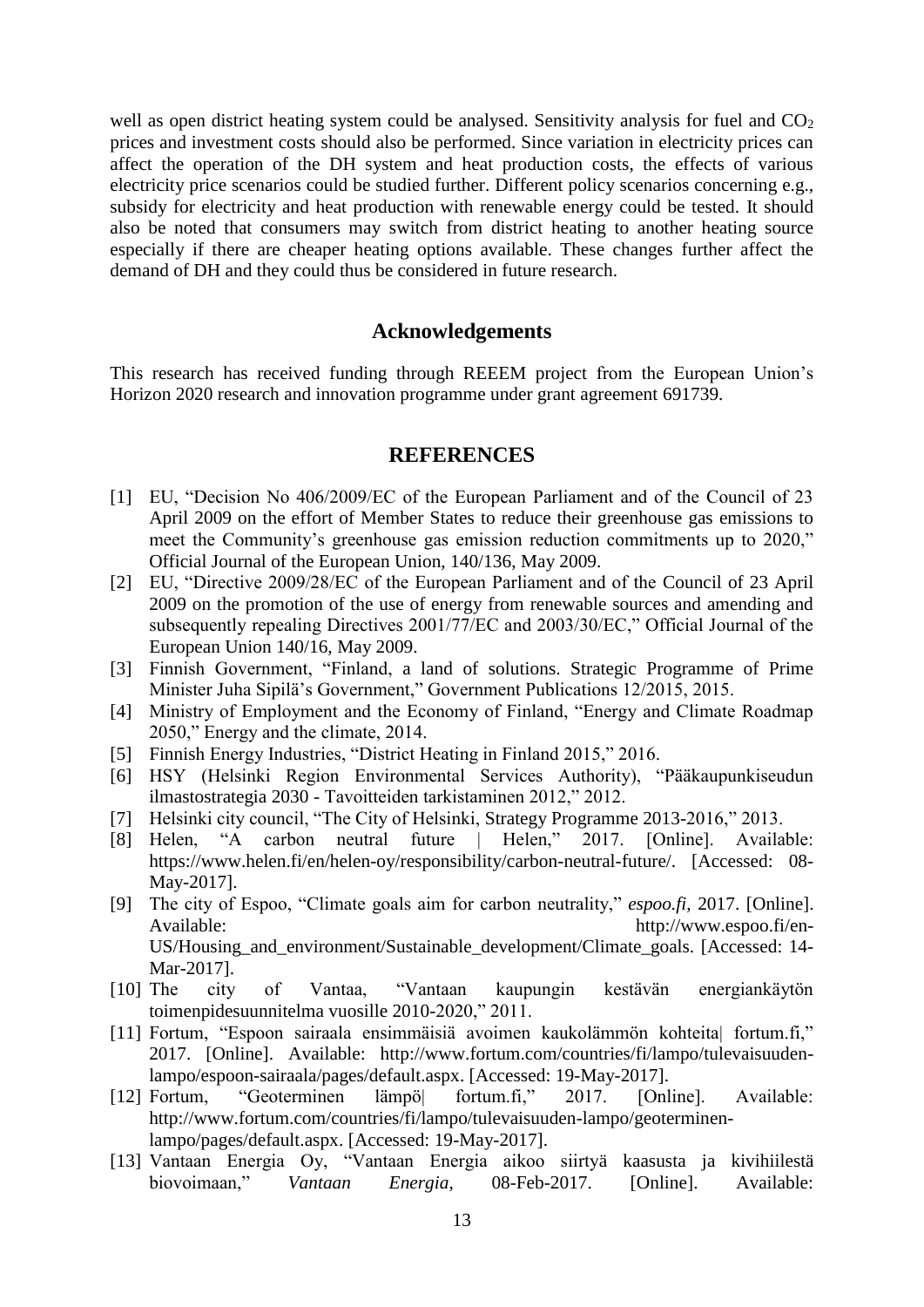https://www.vantaanenergia.fi/vantaan-energia-aikoo-siirtya-kaasusta-kivihiilestabiovoimaan/. [Accessed: 19-May-2017].

- [14] Helen, "Kaupunginhallituksen päätös: Hanasaari suljetaan | Helen," 2015. [Online]. Available: https://www.helen.fi/helenoy/ajankohtaista/blogi/2015/kaupunginhallituksen-paatos-hanasaari-suljetaan/. [Accessed: 19-May-2017].
- [15] Helen, "Salmisaareen Suomen suurin pellettikattila | Helen," 2016. [Online]. Available: https://www.helen.fi/uutiset/2016/suomen-suurin-pellettikattila/. [Accessed: 19-May-2017].
- [16] Helen, "Pellettien jatkuva seospoltto käynnissä Hanasaaressa | Helen," 2017. [Online]. Available: https://www.helen.fi/helen-oy/ajankohtaista/blogi/2016/pellettien-jatkuvaseospoltto-kaynnissa-hanasaaressa/. [Accessed: 19-May-2017].
- [17] EU, "Directive 2010/75/EC of the European Parliament and of the Council of 24 November 2010 on industrial emissions (integrated pollution prevention and control)," Official Journal of the European Union 334/17, Dec. 2010.
- [18] IEA, "Renewable Energy Law of Poland," 2017. [Online]. Available: http://www.iea.org/policiesandmeasures/pams/poland/name-145058 en.php?s=dHlwZT1yZSZzdGF0dXM9T2s,&return=PGRpdiBjbGFzcz0ic3ViTWVudSI-PGRpdiBjbGFzcz0iYnJlYWRjcnVtYnMiPjxhIGhyZWY9Ii8iPkludGVybmF0aW9uYW wgRW5lcmd5IEFnZW5jeSZ6d25qOzwvYT4mbmJzcDsmZ3Q7Jm5ic3A7PGEgaHJlZj 0iL3BvbGljaWVzYW5kbWVhc3VyZXMvIj5Qb2xpY2llcyBhbmQgTWVhc3VyZXM8  $L2E-$

Jm5ic3A7Jmd0OzxhIGhyZWY9Ii9wb2xpY2llc2FuZG1lYXN1cmVzL3JlbmV3YWJsZ WVuZXJneS9pbmRleC5waHAiPiZuYnNwO1JlbmV3YWJsZSBFbmVyZ3k8L2E-Jm5ic3A7Jmd0OyZuYnNwO1NlYXJjaCBSZXN1bHQ8L2Rpdj4,. [Accessed: 14-Feb-2017].

- [19] IEA, "Obligation for Power Purchase from Renewable Sources," 2017. [Online]. Available: https://www.iea.org/policiesandmeasures/pams/poland/name-22029-en.php. [Accessed: 08-May-2017].
- [20] Nuorkivi consulting and COWI, "District Heating and Cooling, Combined Heat and Power and Renewable Energy Sources, BASREC - BEST PRACTICES SURVEY, APPENDIX - COUNTRY SURVEY," 2014.
- [21] Ministry of Economy of Poland, "Energy Policy of Poland until 2030," 2009.
- [22] N. Rojek and B. Regulski, "Polish district heating," 2012.
- [23] R. Remigiusz, "The energy policy of Poland up to 2050 a critical analysis," Środkowoeuropejskie Studia Polityczne, 2015.
- [24] J. Szymczak, "Poland, country by country, 2013 survey," 2013.
- [25] K. Wojdyga and M. Chorzelski, "Chances for Polish district heating systems," *Energy Procedia*, vol. 116, pp. 106–118, 2017.
- [26] M. Amrozy, M. Mijakowski, M. Popiolek, M. Robakiewicz, and K. Suchecka, "Report on Sectoral Assessment on Energy Demand - Warsaw," Cities on power, D5.2.1, 2012.
- [27] H. Gronkiewicz-Waltz, "Powering the city through cogeneration Warsaw," Covenant of Mayors, 2012.
- [28] Polish Oil & Gas Company, "Power Generation Annual Report 2012," 2017. [Online]. Available: https://www.pgnig.pl/reports/annualreport2012/en/ar-energetyka.html. [Accessed: 08-May-2017].
- [29] V. Ramanauskas, "Biokuro panaudojimas šilumos ūkyje: pasiekimai, tendencijos, reali nauda," 2017.
- [30] V. Stasiūnas, "Lietuvos centralizuoto šilumos tiekimo sektorius: esama padėtis ir ateities iššūkiai," 2017.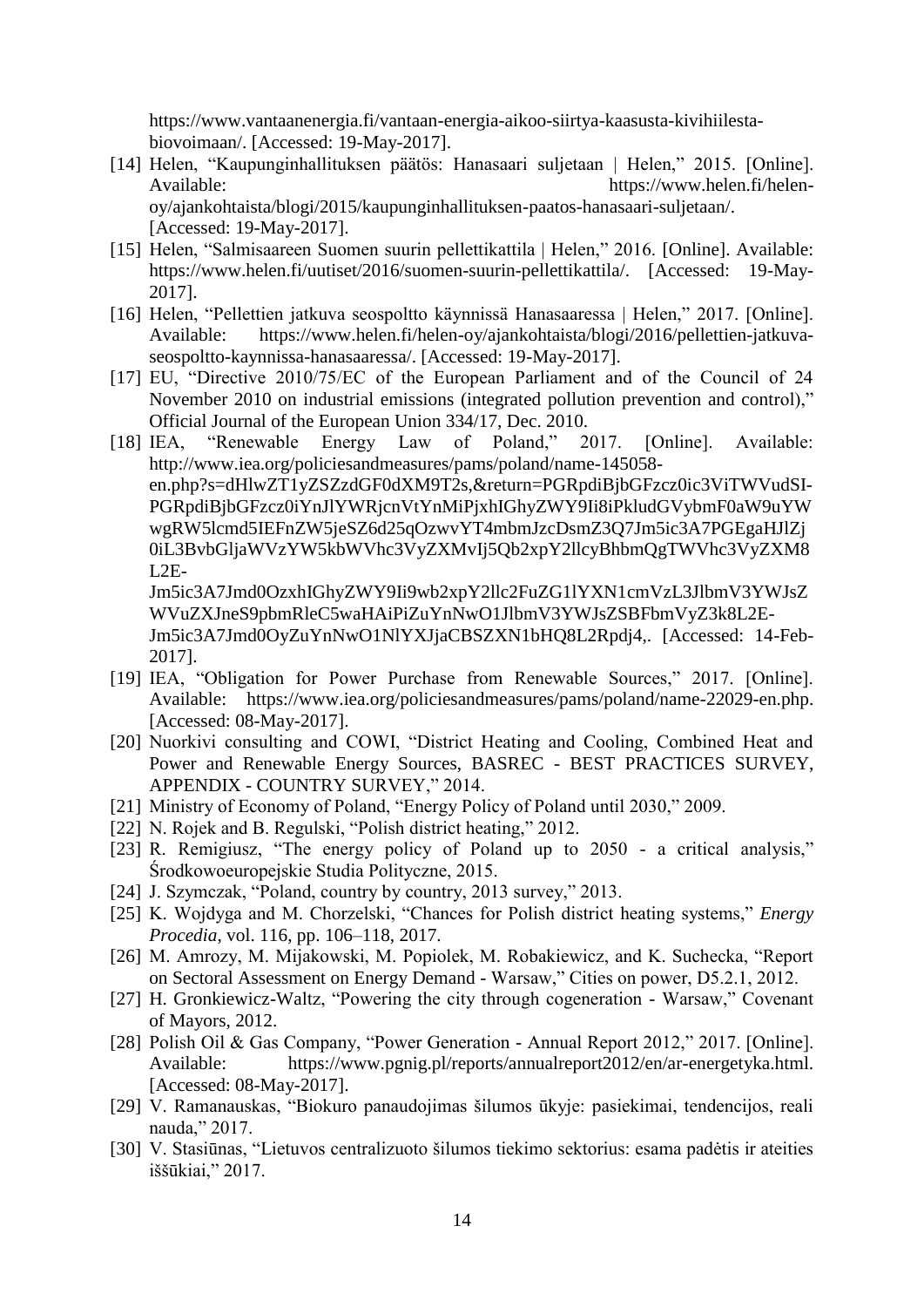- [31] Lietuvos respublikos vyriausube, "Dėl nacionalinės atsinaujinančių energijos išteklių plėtros 2017 – 2023 metų programos patvirtinimo," 2016. [Online]. Available: https://eseimas.lrs.lt/portal/legalAct/lt/TAP/bc949290ac0b11e68987e8320e9a5185. [Accessed: 29-May-2017].
- [32] Ministry of Energy of the Republic of Lithuania, "Renewable energy sources," 2017.
- [33] Valstybinė kainų ir energetikos kontrolės komisija, "Nepriklausomų šilumos gamintojų gaminamos šilumos rinkos apžvalga už 2016 metų III ketv," 2017.
- [34] AB Kauno Energija, "AB 'Kauno energija' company activities in 2016," 2017.
- [35] D. Connolly, H. Lund, B. V. Mathiesen, and M. Leahy, "A review of computer tools for analysing the integration of renewable energy into various energy systems," *Appl. Energy*, vol. 87, no. 4, pp. 1059–1082, Apr. 2010.
- [36] Statistics Finland, "Energy 2016 table service 8.1 Energy consumption in households," 2016.
- [37] M.-M. Ketonen, "The feasibility and models for heat trade between district heating companies in the Helsinki Metropolitan Area," Aalto University, 2014.
- [38] A. Hast, S. Rinne, S. Syri, and J. Kiviluoma, "The role of heat storages in facilitating the adaptation of district heating systems to large amount of variable renewable electricity," *Energy*, vol. Accepted manuscript, in press.
- [39] IEA, "Unit Converter," 2017. [Online]. Available: http://www.iea.org/statistics/resources/unitconverter/. [Accessed: 02-May-2017].
- [40] Bloomberg, "USD to EUR Exchange Rate," *Bloomberg.com*, 2017. [Online]. Available: https://www.bloomberg.com/quote/USDEUR:CUR. [Accessed: 02-May-2017].
- [41] European Commission, "EU Reference Scenario 2016: Energy, transport and GHG emissions Trends to 2050," 2016.
- [42] Pöyry, "Selvitys jätteen energiakäytöstä ja päästökaupasta (Study on energy use of waste and emission trading in Finland)," 2012.
- [43] H. Antila, "Skenaariotarkastelu pääkaupunkiseudun kaukolämmöntuotannosta vuosina 2020-2080," Pöyry Management Consulting Oy, 2010.
- [44] J. Känkänen and J. Jääskeläinen, "Energiamarkkinaskenaariot vuosille 2020-2050," ÅF-Consult Oy, 2016.
- [45] M. Child and C. Breyer, "Vision and initial feasibility analysis of a recarbonised Finnish energy system - Results for EnergyPLAN simulations of 2050 Finland," Lappeenranta University of Technology, 2015.
- [46] International Energy Agency and Nordic Energy Research, "Nordic energy technology perspectives 2016," 2016.
- [47] N. Helistö, J. Kiviluoma, and H. Holttinen, "Sensitivity of electricity prices in energyonly markets with large amounts of zero marginal cost generation," Submitted to EEM 2017 (14th International Conference on the European Energy Market), 2017.
- [48] Parliament of Finland, "Hallituksen esitys eduskunnalle laeiksi nestemäisten polttoaineiden valmisteverosta sekä sähkön ja eräiden polttoaineiden valmisteverosta annettujen lakien liitteiden muuttamisesta," 2016.
- [49] H. Mäkelä, "Open district heating and marginal cost based heat pricing," Aalto University, M. Sc. Thesis, 2014.
- [50] European Commission, "Excise duty tables Part II Energy products and Electricity," 2017.
- [51] Danish Energy Agency and Energinet.dk, "Technology Data for Energy Plants: Generation of Electricity and District Heating, Energy Storage and Energy Carrier Generation and Conversion," 2012.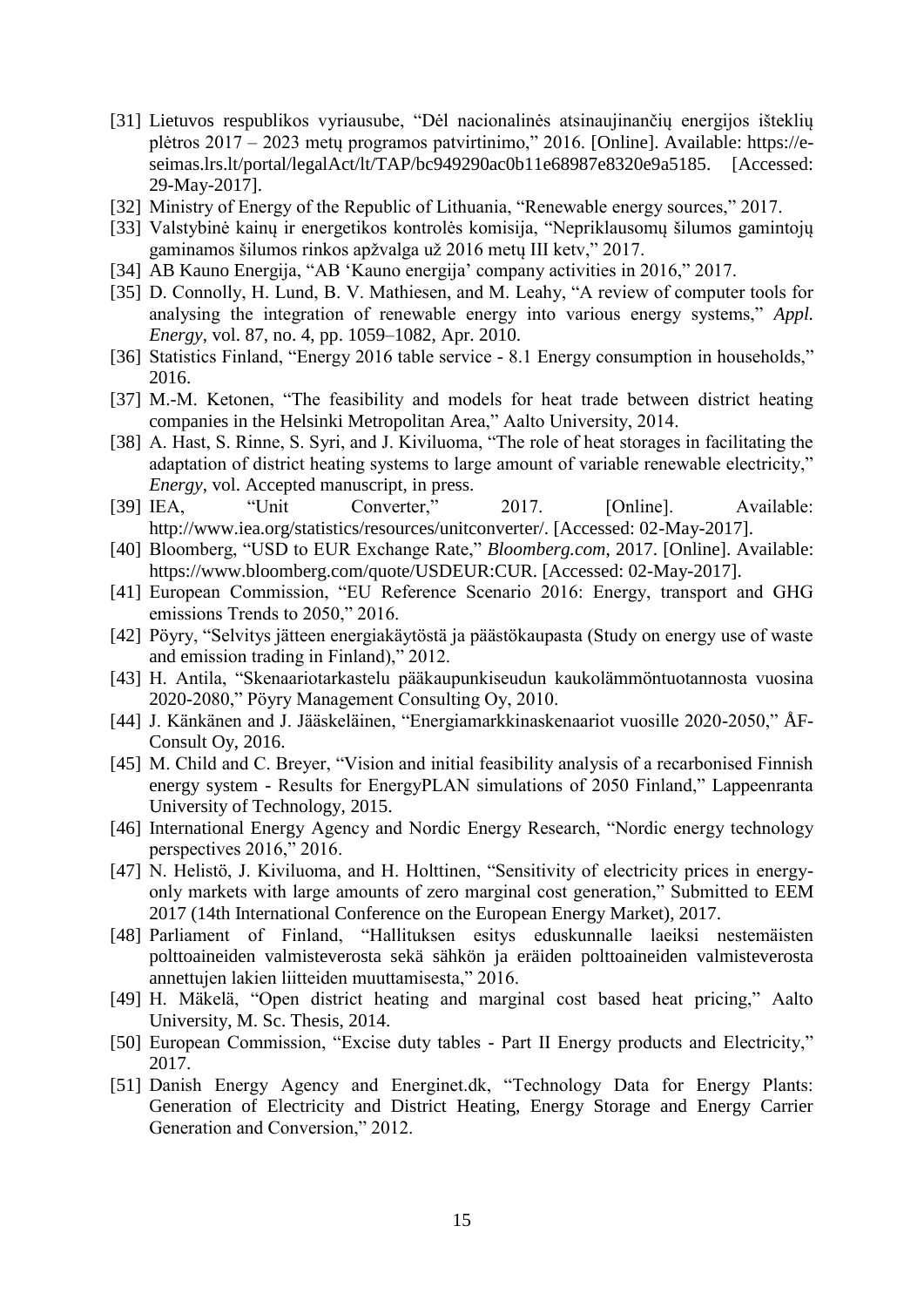- [52] A. Hast, S. Rinne, S. Syri, and J. Kiviluoma, "The role of heat storages in facilitating the adaptation of DH systems to large amount of variable RES electricity," *Proc. 29th Int. Conf. Effic. Cost Optim. Simul. Environ. Impact Energy Syst.*, 2016.
- [53] Business Sweden, "Polish district heating sector, sector analysis with business opportunities for Swedish companies," 2014.
- [54] M. Amrozy, M. Mijakowski, M. Popiolek, M. Robakiewicz, and K. Suchecka, "Report on Evaluation of the Energy Supply - Warsaw," Cities on power, D5.2.2, 2012.
- [55] PGNiG Termika, "Home | PGNiG Termika," 2017. [Online]. Available: http://www.termika.pgnig.pl/en/. [Accessed: 20-Jan-2017].
- [56] A. Galinis *et al.*, "Lietuvos energetikos sektoriaus plėtros tyrimas. 1 dalis Techninė ekonominė energetikos sektoriaus plėtros analizė," 2015.
- [57] M. Vaclovas et al., "AB 'Kauno energija' vystymosi strategija, įgyvendinant energetikos sektoriaus plėtros kryptis," 2016.

|                           |                                | Table A.T. Current production units and their properties in Heisinki region [5] |             |                |  |  |  |  |
|---------------------------|--------------------------------|---------------------------------------------------------------------------------|-------------|----------------|--|--|--|--|
| <b>Plant</b>              | <b>Heat output Electricity</b> |                                                                                 | <b>Fuel</b> | heat Main fuel |  |  |  |  |
|                           | (MW)                           | output (MW)                                                                     | input (MW)  |                |  |  |  |  |
| Espoo, Owner: Fortum Oyj  |                                |                                                                                 |             |                |  |  |  |  |
| <b>Kivenlahti</b>         | 40                             |                                                                                 | 45          | Wood pellet    |  |  |  |  |
| Suomenoja 7               | 17                             |                                                                                 | 18          | Natural gas    |  |  |  |  |
| <b>Tapiola</b>            | 160                            |                                                                                 | 180         | Natural gas    |  |  |  |  |
| Suomenoja 3               | 80                             | $\overline{\phantom{a}}$                                                        | 89          | Coal           |  |  |  |  |
| Vermo1                    | 80                             |                                                                                 | 90          | Natural gas    |  |  |  |  |
| Vermo2 (bio oil)          | 35                             |                                                                                 | 41          | Bio oil        |  |  |  |  |
| Vermo2 (gas)              | 45                             |                                                                                 | 49          | Natural gas    |  |  |  |  |
| Kaupunginkallio           | 80                             |                                                                                 | 88          | Light fuel oil |  |  |  |  |
| <b>Otaniemi</b>           | 120                            | $\overline{\phantom{a}}$                                                        | 129         | Natural gas    |  |  |  |  |
| <b>Juvanmalmi</b>         | 15                             |                                                                                 | 17.6        | Natural gas    |  |  |  |  |
| Kalajärvi                 | 5                              |                                                                                 | 5.9         | Light fuel oil |  |  |  |  |
| <b>Masala</b>             | 5                              |                                                                                 | 5.9         | Natural gas    |  |  |  |  |
| <b>Kirkkonummi</b>        | 31                             |                                                                                 | 36          | Natural gas    |  |  |  |  |
| Suomenoja 1 (CHP)         | 160                            | 80                                                                              | 265         | Coal           |  |  |  |  |
| Suomenoja 2 (CHP)         | 214                            | 234                                                                             | 498         | Natural gas    |  |  |  |  |
| Suomenoja 6 (CHP)         | 110                            | 45                                                                              | 167         | Natural gas    |  |  |  |  |
| <b>Suomenoja</b><br>(heat | 45                             |                                                                                 | 15          | Electricity    |  |  |  |  |
| pump)                     |                                |                                                                                 |             |                |  |  |  |  |
|                           |                                | Helsinki, Owner: Helen Ltd                                                      |             |                |  |  |  |  |
| <b>Plant</b>              | Heat                           | output Electricity output Fuel                                                  | heat        | Main fuel      |  |  |  |  |

# **Appendix**

Table A.1. Current production units and their properties in Helsinki region [5]

|                    | $\left( \text{MW} \right)$ | (MW)                     | input (MW) |                |
|--------------------|----------------------------|--------------------------|------------|----------------|
| <b>Alppila</b>     | 164                        | $\overline{\phantom{0}}$ | 180        | Light fuel oil |
| <b>Munkkisaari</b> | 235                        | $\overline{\phantom{0}}$ | 247.5      | Heavy fuel oil |
| <b>Ruskeasuo</b>   | 280                        | $\overline{\phantom{a}}$ | 300        | Heavy fuel oil |
| Lassila            | 334                        | $\overline{\phantom{0}}$ | 363        | Natural gas    |
| Patola             | 240                        | $\overline{\phantom{0}}$ | 258        | Natural gas    |
|                    |                            |                          |            |                |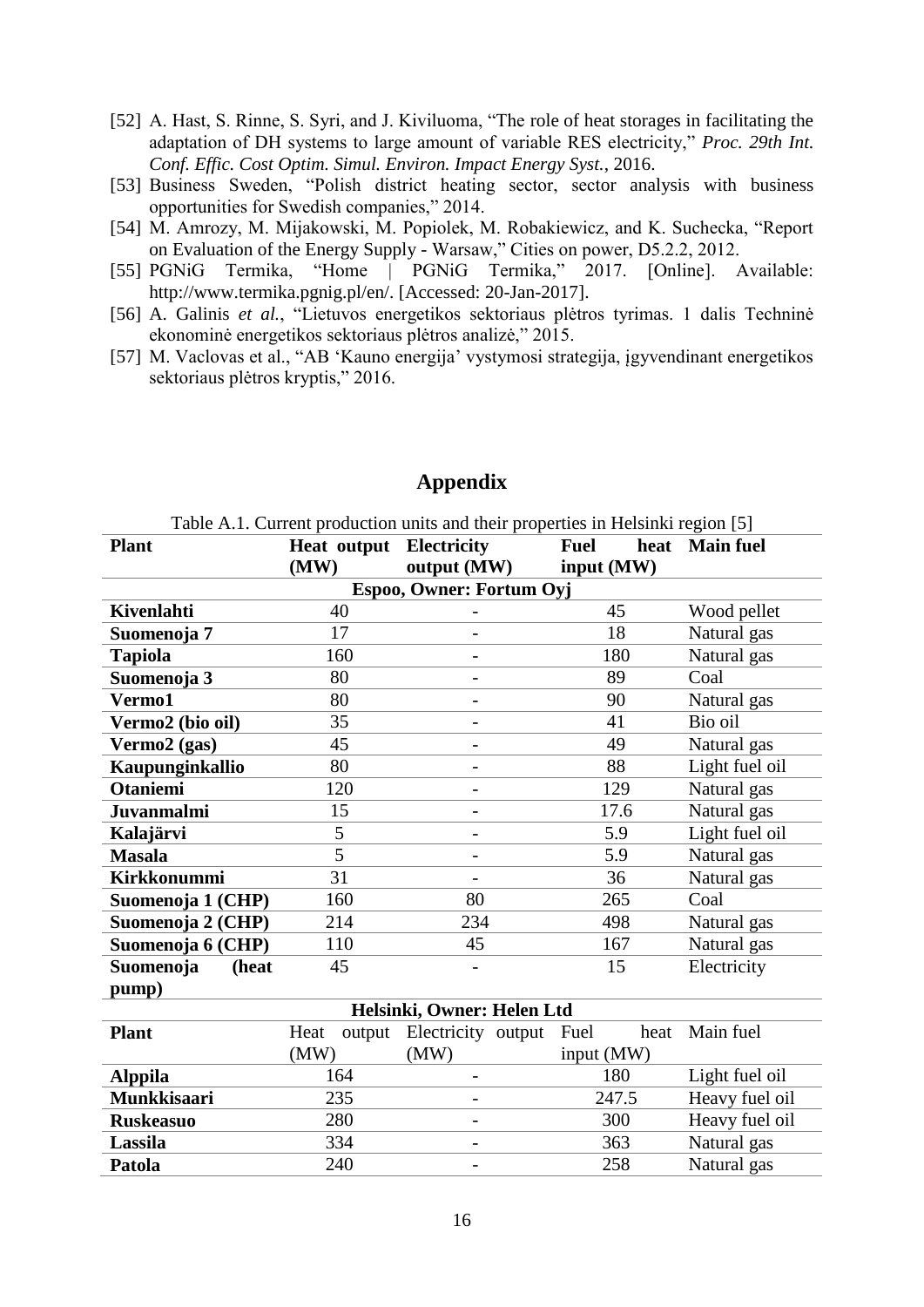| Salmisaari 1                                   | 120            | $\overline{\phantom{a}}$          | 132          | Heavy fuel oil |  |
|------------------------------------------------|----------------|-----------------------------------|--------------|----------------|--|
| Salmisaari 2                                   | 180            |                                   | 185          | Coal           |  |
| Salmisaari 3                                   | 7.7            | $\qquad \qquad -$                 | 12           | Heavy fuel oil |  |
| <b>Jakomäki</b>                                | 56             | $\overline{\phantom{a}}$          | 62           | Heavy fuel oil |  |
| <b>Myllypuro</b>                               | 240            |                                   | 266          | Natural gas    |  |
| <b>Vuosaari</b>                                | 120            | $\qquad \qquad -$                 | 129          | Natural gas    |  |
| Hanasaari 1                                    | 56             |                                   | 66           | Heavy fuel oil |  |
| Hanasaari 2                                    | 282            | $\overline{\phantom{m}}$          | 299.4        | Heavy fuel oil |  |
| Salmisaari B (CHP)                             | 300            | 160                               | 506          | Coal,<br>wood  |  |
|                                                |                |                                   |              | pellet (7%)    |  |
| Hanasaari B (CHP)                              | 420            | 226                               | 726          | Coal.<br>wood  |  |
|                                                |                |                                   |              | pellet (7%)    |  |
| Vuosaari A (CHP)                               | 160            | 356<br>160                        |              | Natural gas    |  |
| Vuosaari B (CHP)                               | 420            | 470                               | 974          | Natural gas    |  |
| Vala<br>(heat<br>Katri                         | 90             |                                   | 30           | Electricity    |  |
| pump)                                          |                |                                   |              |                |  |
|                                                |                |                                   |              |                |  |
|                                                |                | Vantaa, Owner: Vantaan Energia Oy |              |                |  |
| <b>Plant</b>                                   | Heat<br>output | Electricity output                | Fuel<br>heat | Main fuel      |  |
|                                                | (MW)           | (MW)                              | input (MW)   |                |  |
| Koivukylä                                      | 145            |                                   | 160          | Natural gas    |  |
| <b>Hakunila</b>                                | 80             | $\overline{\phantom{a}}$          | 88           | Natural gas    |  |
| <b>Maarinkunnas</b>                            | 200            |                                   | 215          | Natural gas    |  |
| Lentokenttä                                    | 92             | $\overline{\phantom{a}}$          | 108          | Heavy fuel oil |  |
| <b>Varisto</b>                                 | 92             |                                   | 100          | Natural gas    |  |
| Jussla                                         | 10             |                                   | 11.8         | Light fuel oil |  |
| $\overline{2}$<br><b>Martinlaakso</b>          | 135            | 80                                | 230          | Heavy fuel oil |  |
| (CHP)                                          |                |                                   |              |                |  |
| <b>Martinlaakso</b><br>$\overline{\mathbf{4}}$ | 120            | 60                                | 196          | Natural gas    |  |
| (CHP)                                          |                |                                   |              |                |  |
| <b>Jätevoimala</b>                             | 140<br>75      | 76.4<br>58                        | 240          | Waste          |  |

Table A.2. Current heat production units and their properties in Warsaw [54] [55] [55]

| <b>Plant</b>                                              | <b>Heat</b><br>output<br>(MW) | <b>Electricity</b><br>output (MW) | <b>Main</b><br>fuel      | Started to<br>operate | Owner                 |
|-----------------------------------------------------------|-------------------------------|-----------------------------------|--------------------------|-----------------------|-----------------------|
| <b>EC</b> Zeran                                           | 1580                          | 386                               | Coal                     | 1954                  | PGNiG<br>Termika S.A. |
| <b>EC Siekierki</b>                                       | 2078                          | 620                               | Coal                     | 1961                  | PGNiG<br>Termika S.A. |
| <b>EC Pruszków</b>                                        | 186                           | 9.1                               | $Low-$<br>carbon<br>coal | 1914                  | PGNiG<br>Termika S.A. |
| <b>Heat</b><br><b>Power</b><br><b>Station</b><br>Kaweczyn | 465                           |                                   | Coal                     | 1983                  | PGNiG<br>Termika S.A. |
| <b>Heat</b><br><b>Power</b><br><b>Station Wola</b>        | 465                           |                                   | Light fuel<br>oil        | 1973                  | PGNiG<br>Termika S.A. |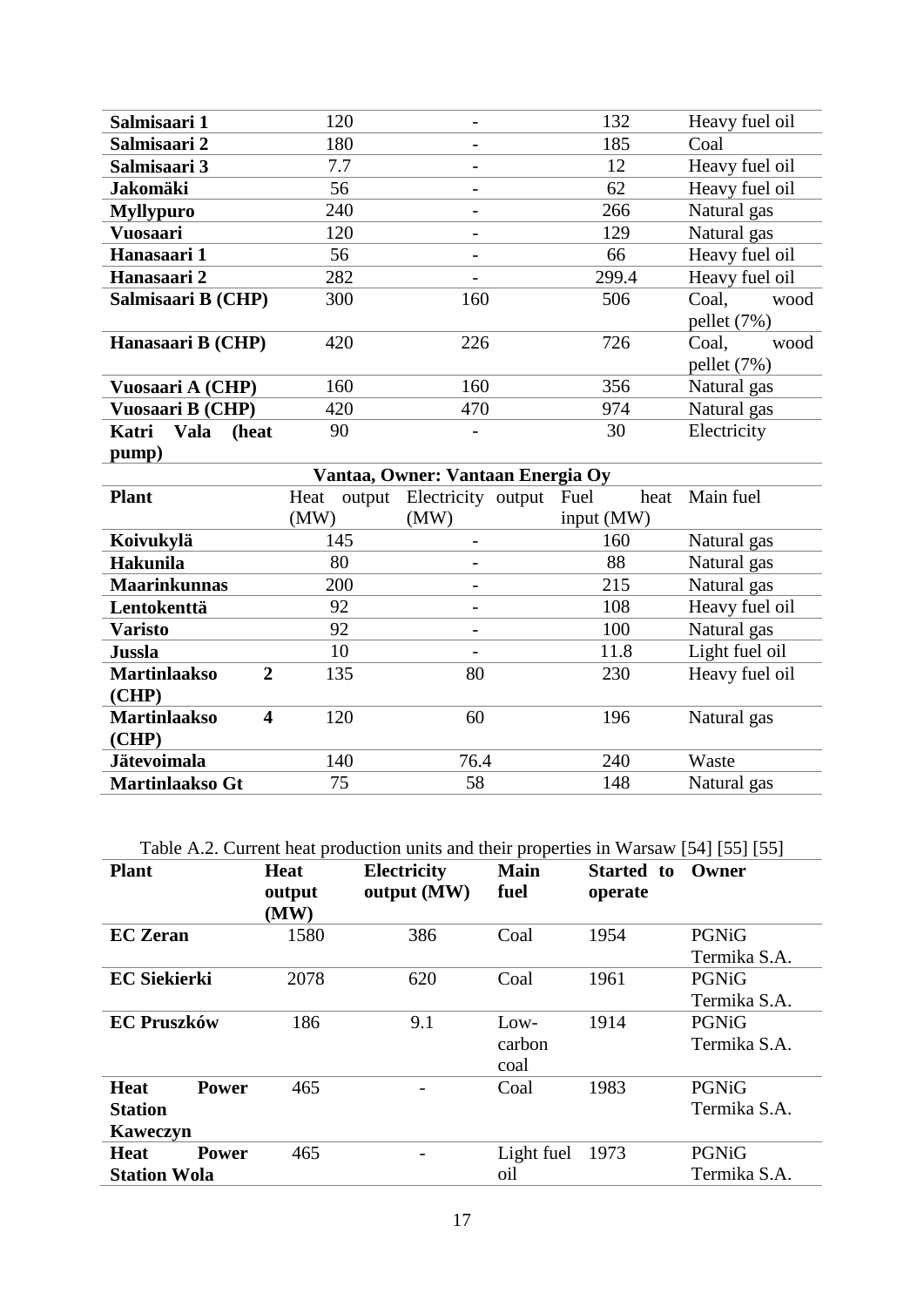| <b>CHP</b> Energetyka |  | Coal | Energetyka         |
|-----------------------|--|------|--------------------|
| <b>Ursus</b>          |  |      | Ursus Sp. $z$ 0.0. |

**Plant Heat output (MW) Electricity output (MW) Efficiency, share Main fuel Independent heat producers** *Boilers* **'Danpower Baltic' JSC/"GECO Kaunas" JSC** 20 1.03 Wood chips **"Lorizon Energy"JSC** 13.3 1.03 Wood chips **"Aldec General" JSC** 20 20 1.03 Wood chips **'Danpower Baltic' JSC/"Oneks invest"JSC** 48.5 1.03 Wood chips **"Ekopartneris" JSC** 17.5 1.03 Wood chips **Water heating boilers of Kaunas CHP**  673 0.9 Gas **Prie-heaters** Gas **255 0.9** Gas *CHP* **"Danpower Baltic Kaunas" JSC (CHP)** 20 5 0.172\*/0.858\*\* Wood chips **"Foksita" JSC**  $33$   $5$   $0.172*/0.858**$  Wood chips **Turbines of Kaunas CHP** 279 170 0.211\*/0.685\*\* 0.284\*/0.524\*\* Gas **"Kauno energija" JSC** *Boilers* **"Petrasiunu katiline"** 19.2 1.03 Wood chips **"Petrasiunu elektrine" Biomass boilers** 30 1.03 Wood chips **"Petrasiunu elektrine" PTVM-100** 207 0.9 Gas **"Petrasiunu elektrine" BKZ 75-39** 57.8 0.92 Gas **"Silko katiline"** 21 1.03 Wood chips **"Silko katiline"** 23.5 0.93 Gas **"Inkaro katiline"** 20 1.03 Wood chips **"Pergales katiline"** 40.25 0.92 Gas **"Juozapaviciaus katiline"** 10.8 0.9 Gas **Independent heat producers. Total Biomass boilers** 119.3 1.03 Wood chips

Table A.3. Current heat production units and their properties in Kaunas [56] [57]

**Biomass CHP** 53 10 0.172\*/0.858\*\* Wood chips

Gas boilers 6.9 Gas **Gas**  $\frac{928}{928}$  6.9 Gas